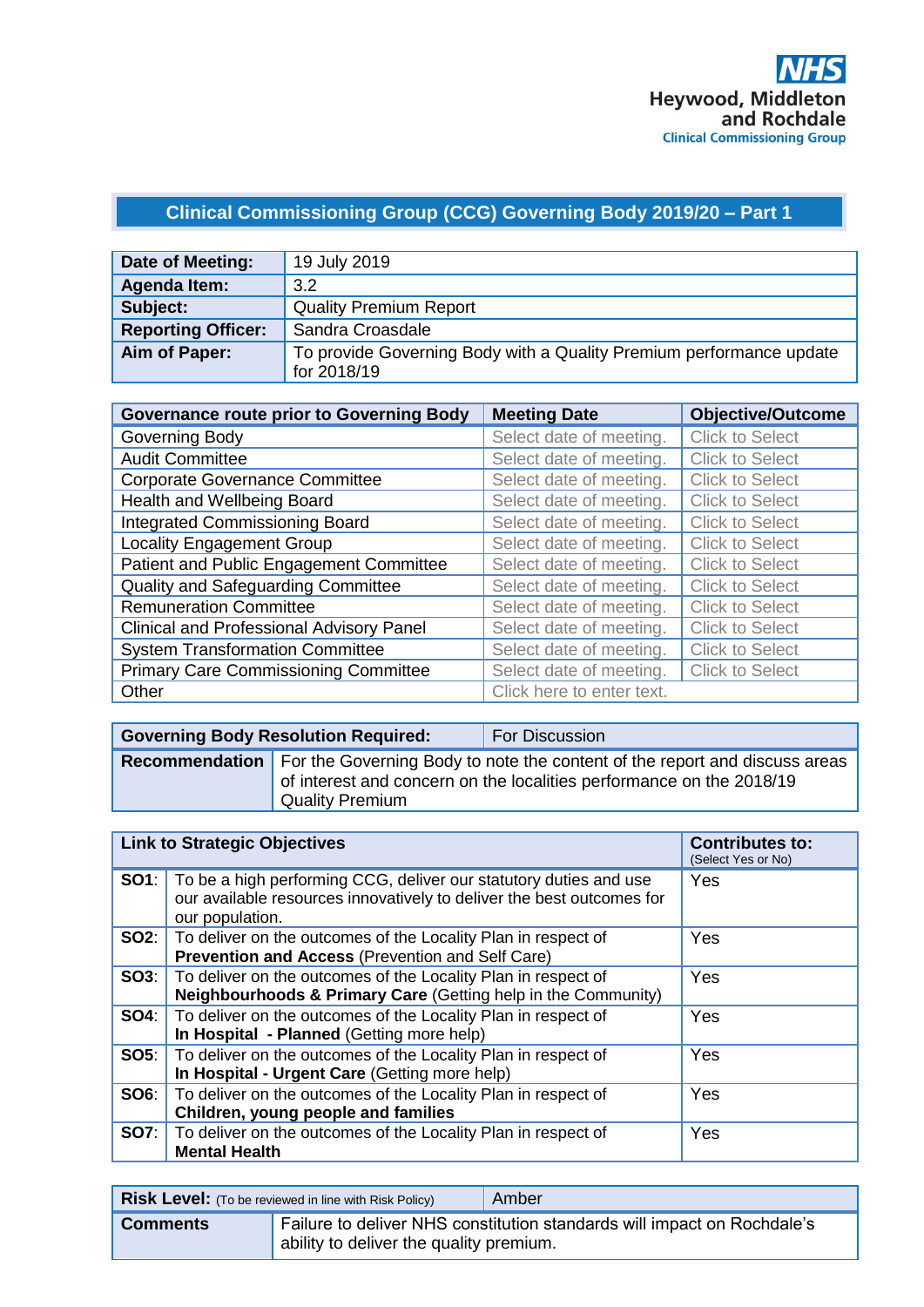| ument should detail  |  |
|----------------------|--|
|                      |  |
|                      |  |
| how the risk will be |  |
|                      |  |
|                      |  |
|                      |  |
|                      |  |

| <b>Content Approval/Sign Off:</b>                                 |                                                                 |
|-------------------------------------------------------------------|-----------------------------------------------------------------|
| The contents of this paper have been<br>reviewed and approved by: | Strategic Commissioning Programme Director,<br>Sandra Croasdale |
| <b>Clinical Content signed off by:</b>                            | Not applicable                                                  |
| Financial content signed off by:                                  | Not Applicable                                                  |

|                                                       | <b>Completed:</b> |
|-------------------------------------------------------|-------------------|
| Clinical Engagement taken place                       | Not Applicable    |
| Patient and Public Involvement                        | Not Applicable    |
| <b>Patient Data Impact Assessment</b>                 | Not Applicable    |
| Equality Analysis / Human Rights Assessment completed | Not Applicable    |

### **Executive Summary**

#### **Aim**

The Quality Premium (QP) is intended to reward clinical commissioning groups (CCGs) for improvements in the quality of the services that they commission and for associated improvements in health outcomes and reductions in inequalities in access and in health outcomes.

Quality Premium payments may be used by the CCG for:

- Securing improvement in the quality of health services or the outcomes achieved from the provision of health services
- Reducing inequalities between patients with respect to their ability to access health services or the outcomes achieved for them by the provision of health services

The aim of the following paper is to provide a narrative summary of the 2018/19 Quality Premium and performance against both national and local indicators. HMR CCG has the potential to be awarded **£1,073,985** for the 2018/19 Quality Premium. The Quality Premium summary is highlighted within Appendix 3.2a.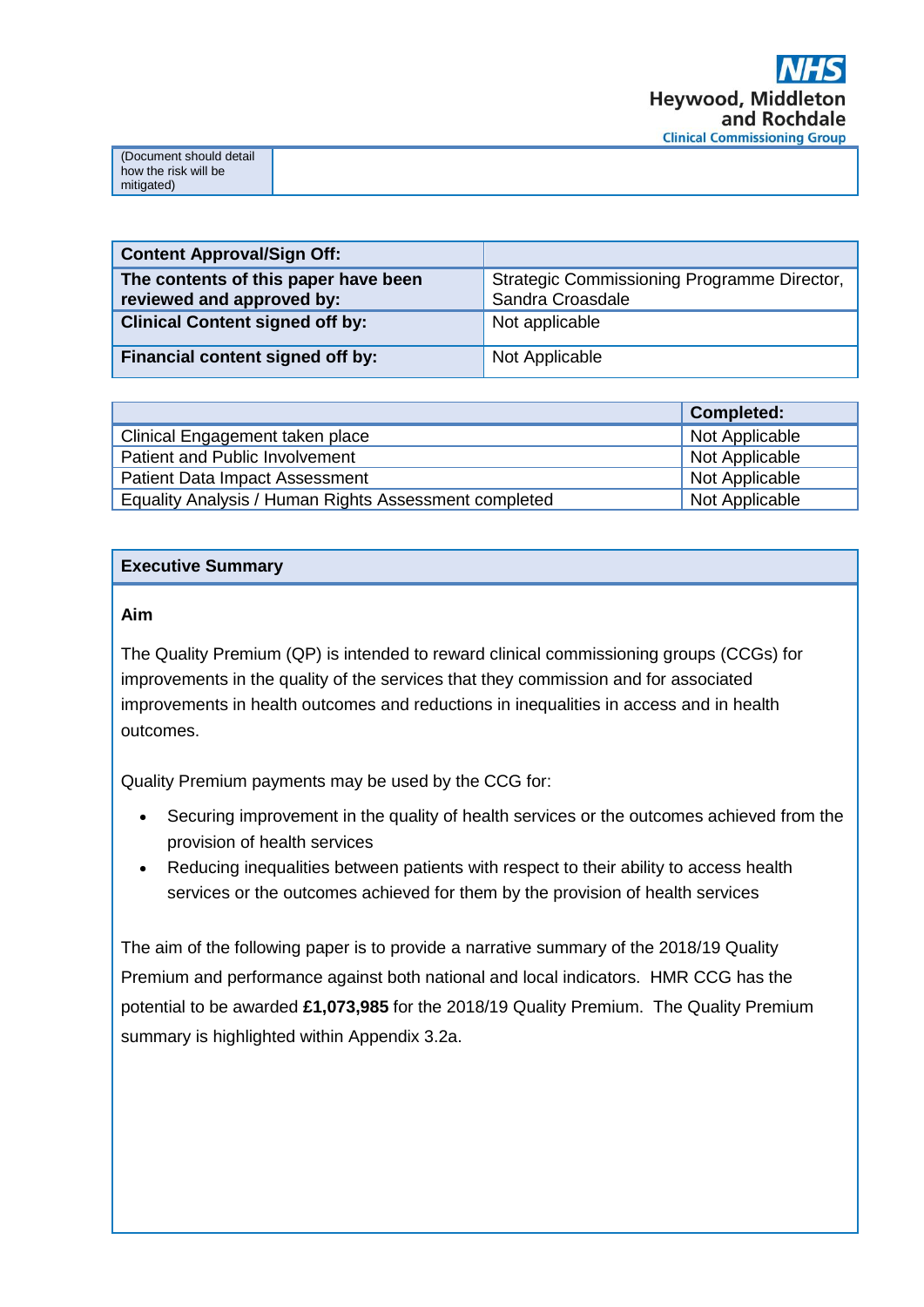### **2018/19 Update**

Detail behind current performance issues for RTT and Cancer and what mitigating actions are being undertaken are reported within agenda item 3.3 Performance Report. Further detail around performance for Quality Premium specific measures are included within Appendix A: Quality Premium Dashboard 2018/19.

Based on the RTT element of the Constitutional penalties section achieving target in March 2019, the revised estimate award of quality premium monies in 2018/19 is **£48,809.94.** This is based on the following indicators achieving:

- NHS Continuing Healthcare (NHS CHC)
- Bloodstream Infections Reduction of inappropriate antibiotic prescribing for urinary tract infections (UTI) in primary care and sustained reduction of inappropriate prescribing in primary care
- A reduction in the percentage of people waiting more than 6 weeks below 27.5% by the end of 2017/18 and 2018/19.

The CCG has the potential to be awarded further Quality Premium monies based on performance outcomes for Cancers diagnosed at an early stage and GP patient experience. Data for these metrics is delayed nationally (expected mid-July 2019) and will be reported to Governing Body once available.

### **2019/20 Update**

NHS England has stated that the Quality Premium scheme is under review and further information will be provided in due course. The CCG's Performance Team have contacted NHS England for a further update with no official response as of July 2019.

**Appendix A**: Quality Premium Dashboard 201819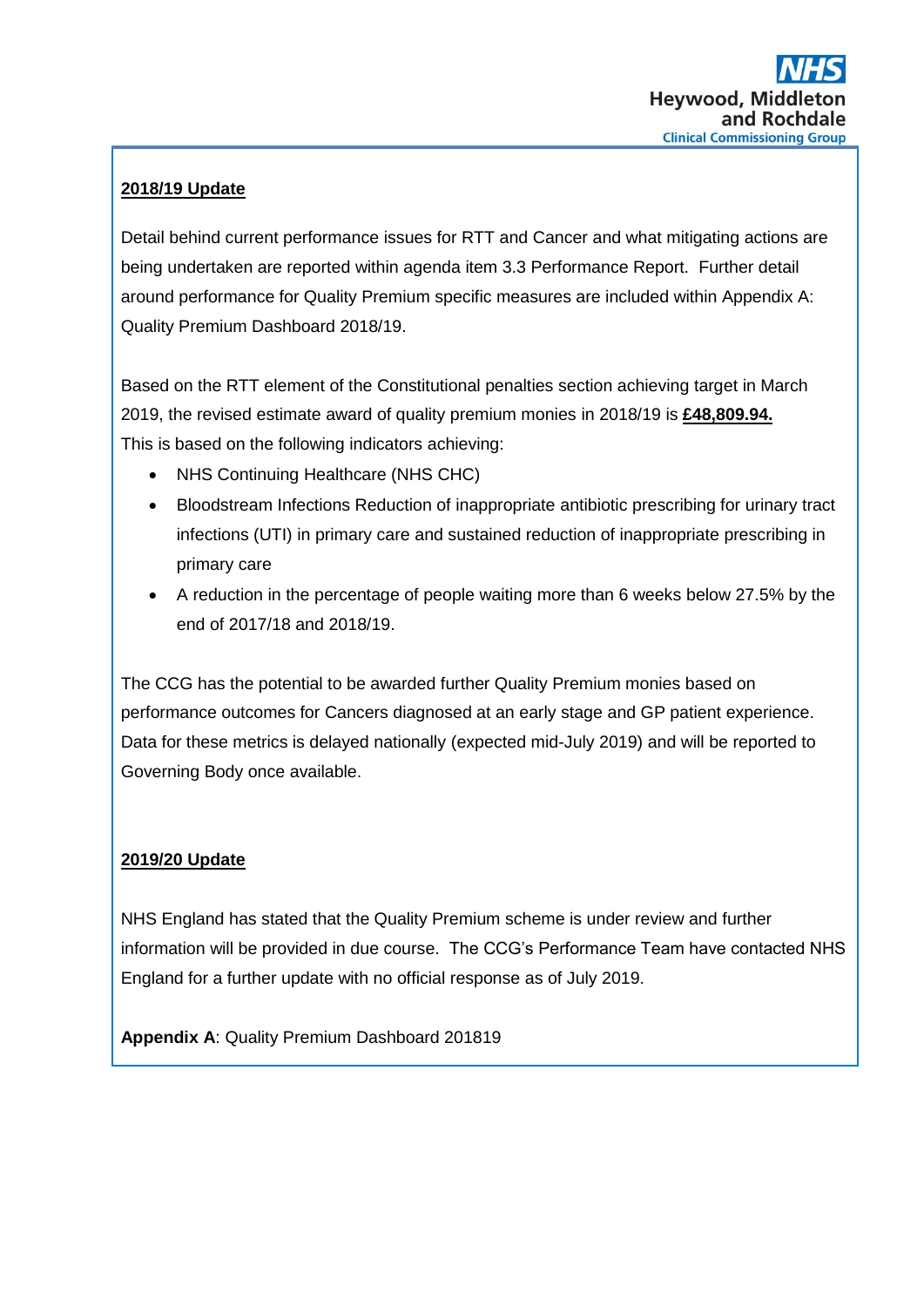| <b>Estimated Total Quality Premium Award</b>                                          | 48.809.94     |
|---------------------------------------------------------------------------------------|---------------|
|                                                                                       |               |
|                                                                                       |               |
| ONS population estimate for HMR CCG                                                   | 214.797       |
|                                                                                       |               |
| The total amount payable for achievement of the quality premium is £5 per CCG patient | £1,073,985.00 |
|                                                                                       |               |

# publication NHS CHC eligibility decisions where the CCG makes a decision within 28 days of  $\mid$ >80% **And**  $|$  < 15% **And being notified** NHS Continuing Healthcare (NHS CHC) 3 **NHS CHC** assessments completed whilst the individual was in an acute hospital  $\Big|$

| Target to meet award<br>How are we measured<br>Feb<br>YTD<br>Oct<br>Dec<br>Mar<br>Jan<br>May<br>Aug<br>Sep<br>Nov<br>Value estimate<br>RAG Rating<br>Apr<br>Jun<br>No of Type 1 A&E attendances vs plan<br>Planned no greater than 57,918<br>405,429.34<br>60,653<br>5,173<br>5,009<br>5,384<br>63,107<br>5,565<br>5,307<br>5,220<br>5,281<br>5,467<br>5,331<br>5,115<br>4,962<br>5,293<br>A2 Non elective admissions with zero length of No of NEL admissions with LOS = 0 vs plan<br>Planned no greater than 10,382<br>1,030<br>10,441<br>937<br>909<br>11,425<br>987<br>869<br>850<br>923<br>844<br>1,033<br>1,051<br>981<br>1,011<br>A3 Non elective admissions with length of stay No of NEL admissions with LOS of 1 day vs plan<br>405,429.34<br>Planned no greater than 18,936<br>1,793<br>1,597<br>1,709<br>1,593<br>1,595<br>1,792<br>19,898<br>19,290<br>1,641<br>1,546<br>1,702<br>1,615<br>1,697<br>1,618<br>of 1 day or more<br><b>Quality Indicators</b><br>2017/18<br>2018/19<br>Indicator<br>arget to meet award<br>How are we measured<br>YTD<br>Feb<br>Oct<br>Dec<br>Mar<br>RAG Rating<br>May<br>Sep<br>Jan<br>Value estimate<br>Apr<br>Aug<br>Nov<br>Jun<br>Cancers diagnosed at early stage<br>Cases of cancer diagnosed at stage 1 or 2, for the specific cancer sites,<br>4 percentage point improvement in the proportion<br>morphologies and behaviour* versus all new cases of cancer diagnosed at any<br>of cancers that are diagnosed at stages 1 and 2 in<br>stage or unknown stage<br>the 2018 calendar year compared to the 2017<br>53% The latest data published is quarter 1 2017/18. Awaiting local data feeds to be established. This work is on-going through the GM Cancer Intelligence service and to enable reporting against the 28 day faster diagnosis<br>44,731.48<br>calendar year<br>Or, Achieve greater than 60% of all early diagnosed<br>cancers<br>Overall experience of making a GP<br>the weighted number of people answering 'very good' or 'fairly good' to<br>85% of respondents who said they had a good<br>question 18 of the GP Patient Survey versus total weighted number<br>experience<br>44,731.48<br>65.4% The results for the 2018/19 survey will be published in July 2019<br>Or, Achieve a 3 % point increase from July 2018<br>publication<br>NHS CHC eligibility decisions where the CCG makes a decision within 28 days of >80%<br>97%<br>83%<br>83%<br>48.3%<br>90%<br>84%<br>being notified<br>And<br>And<br>44,731.48<br>NHS CHC assessments completed whilst the individual was in an acute hospital<br>$0\%$<br>17%<br>11%<br>4%<br>0%<br>$0\%$<br>$ $ < 15%<br>In order to be rewarded for this element of the Quality Premium, both elements of the NHS Continuing Healthcare (CHC) targets must be met in order to be rewarded with Quality Premium monies. In 2017/18, both elements of an<br>We are continuing to meet the targets for both areas (Acute Setting and 28 day deadlines) and this is continuing to work well by utilising the 'Discharge 2 Assess' process and case management within the CHC Team.<br>BAME Recovery Rate; improvement of at least 5 percentage points each year<br>or to the same level as white British (for the CCG), whichever is smaller.<br>59.5%<br>54.5%<br>50.0%<br>40.0%<br>44.4%<br>46.7%<br>44.55%<br>Psychological Therapies (IAPT) services.<br>44,731.48<br>And<br>And<br>65+ Access Rate; proportion of people aged 65+ accessing IAPT services to be<br>10.3%<br>8.0%<br>8.5%<br>9.0%<br>9.00%<br>9.9%<br>15.4%<br>at least 70% of those aged 18+<br>Update:<br>In order to be rewarded for this element of the Quality Premium, both elements of the IAPT indicator must be achieved to receive Quality Premium monies. In 2017/18, both elements of the Mental Health Quality Premium monies<br>verus Q4 2018/19. These targets have been revised as per the Quality Premium guidance and are stated above.<br>BAME targets continue to increase across the year although remain under target. Thinking Ahead remain under target. Thinking Ahead remains very proactive with engagements and events in the community that reflect the cultur<br>at carers supporting those with long term conditions.<br>Part A) reducing gram negative blood stream infections (BSI) across the whole $\frac{1}{2}$ i) The reduction target in all E coli BSI reported at<br>143<br>44,731.48<br>10<br>health economy<br>CCG level based on 2016 performance data remains<br>in 2018/19. A 10% reduction now attracts 20% of<br>the weighting. Two extra milestones of 15% and<br>20% reductions have been added (maximum 30%<br>weighting).<br>2323<br>1396<br>Part B) reduction of inappropriate antibiotic prescribing for urinary tract<br>2498<br>2133<br>1955<br>1792<br>1398<br>1393<br>1396<br>i) A 30% reduction (or greater) in the number of<br>1673<br>1589<br>1516<br>1483<br>1444<br>infections (UTI) in primary care.<br>Trimethoprim items prescribed to patients aged 70<br>years or greater on baseline data (June15-May16)<br>$( \times 3753)$<br>1.128<br>1.202<br>1.193<br>1.179<br>1.096<br>1.068<br>1.055<br>1.04<br>Part C) sustained reduction of inappropriate prescribing in primary care<br>1.203<br>1.164<br>1.152<br>1.136<br>1.128<br>1.119<br>i) Items per Specific Therapeutic group Age-Sex<br>Related Prescribing Unit (STAR-PU) must be equal<br>to or below England 2013/14 mean performance<br>value of 1.161 items per STAR-PU<br>1.202<br>1.068<br>1.04<br>1.128<br>1.193<br>1.179<br>1.164<br>1.152<br>1.136<br>1.128<br>1.096<br>1.055<br>ii) Additional reduction in Items per Specific<br>1.119<br>1.203<br>Therapeutic group Age-Sex Related Prescribing Unit<br>(STAR-PU) equal to or below 0.965 items per STAR-<br>Payment must be considered individually for each component of the Bloodstream Infections/Medicines Prescribing Quality Premium element as each part supports improvement within different areas which, individually and collec<br>Part A ii) will be worth 15% payable as 10% for Q2 and 5% for Q3<br>Part C i) will be worth 10%. Part C ii) will be worth 25%<br>Meds Prescribing: Information around AMR and antibiotic prescribing has been cascaded to Rochdale Health Alliance. All HMR CCG practices have access to CRP training and near patient testing for respiratory tract viral infe<br>Ine with local and hational guargeties. Antibiotic prescribing in line with local and national guidance. Currently 5/10 worse in GM although very small numbers differences between the GM localities. Achieving the national<br>E CO continues to work closely with partner agencies, such as Pennine Acute and individual care homes to further educate around infection control methods. PAHT Infection S. The CCG are informed immediately of infection out<br>A reduction in the percentage of people waiting more than 6 weeks below 27.5% by the end of 2017/18 and 2018/19.<br>0.5%<br>$0.6\%$<br>39,468.95<br>$0.8\%$<br>1.1%<br>1.1%<br>1.5%<br>3.0%<br>1.3%<br>1.0%<br>0.5%<br>0.9%<br>0.7%<br>0.7%<br>6.4%<br><b>Current Performance</b><br>Reduction to QP<br>Target<br>he number of patients on a RTT incomplete pathway not to be higher in March 2019 than in March 2018<br>14,556<br>50%<br>$16680$<br>76.3%<br>Maximum two month (62-day) wait from urgent GP referral to first definitive treatment for cancer<br>50%<br>85% | Indicator                                                                   | <b>Emergency Demand Management Indicators</b> |         |  |  |  |         |  |  |  |  | <b>Value of TOTAL award</b> |
|------------------------------------------------------------------------------------------------------------------------------------------------------------------------------------------------------------------------------------------------------------------------------------------------------------------------------------------------------------------------------------------------------------------------------------------------------------------------------------------------------------------------------------------------------------------------------------------------------------------------------------------------------------------------------------------------------------------------------------------------------------------------------------------------------------------------------------------------------------------------------------------------------------------------------------------------------------------------------------------------------------------------------------------------------------------------------------------------------------------------------------------------------------------------------------------------------------------------------------------------------------------------------------------------------------------------------------------------------------------------------------------------------------------------------------------------------------------------------------------------------------------------------------------------------------------------------------------------------------------------------------------------------------------------------------------------------------------------------------------------------------------------------------------------------------------------------------------------------------------------------------------------------------------------------------------------------------------------------------------------------------------------------------------------------------------------------------------------------------------------------------------------------------------------------------------------------------------------------------------------------------------------------------------------------------------------------------------------------------------------------------------------------------------------------------------------------------------------------------------------------------------------------------------------------------------------------------------------------------------------------------------------------------------------------------------------------------------------------------------------------------------------------------------------------------------------------------------------------------------------------------------------------------------------------------------------------------------------------------------------------------------------------------------------------------------------------------------------------------------------------------------------------------------------------------------------------------------------------------------------------------------------------------------------------------------------------------------------------------------------------------------------------------------------------------------------------------------------------------------------------------------------------------------------------------------------------------------------------------------------------------------------------------------------------------------------------------------------------------------------------------------------------------------------------------------------------------------------------------------------------------------------------------------------------------------------------------------------------------------------------------------------------------------------------------------------------------------------------------------------------------------------------------------------------------------------------------------------------------------------------------------------------------------------------------------------------------------------------------------------------------------------------------------------------------------------------------------------------------------------------------------------------------------------------------------------------------------------------------------------------------------------------------------------------------------------------------------------------------------------------------------------------------------------------------------------------------------------------------------------------------------------------------------------------------------------------------------------------------------------------------------------------------------------------------------------------------------------------------------------------------------------------------------------------------------------------------------------------------------------------------------------------------------------------------------------------------------------------------------------------------------------------------------------------------------------------------------------------------------------------------------------------------------------------------------------------------------------------------------------------------------------------------------------------------------------------------------------------------------------------------------------------------------------------------------------------------------------------------------------------------------------------------------------------------------------------------------------------------------------------------------------------------------------------------------------------------------------------------------------------------------------------------------------------------------------------------------------------------------------------------------------------------------------------------------------------------------------------------------------------------------------------------------------------------------------------------------------------------------------------------------------------------------------------------------------------------------------------------------------------------------------------------------------------------------------------------------------------------------------------------------------------------------------------------------------------------------------------------------------------------------------------------------------------------------------------------------------------------------------------------------------------------------------------------------------------------------------------------------------------------------------------------------------------------------------------------------------------------------------------------------------------------------------------------------------------------------------------------------------------------------------------------------------------------------|-----------------------------------------------------------------------------|-----------------------------------------------|---------|--|--|--|---------|--|--|--|--|-----------------------------|
|                                                                                                                                                                                                                                                                                                                                                                                                                                                                                                                                                                                                                                                                                                                                                                                                                                                                                                                                                                                                                                                                                                                                                                                                                                                                                                                                                                                                                                                                                                                                                                                                                                                                                                                                                                                                                                                                                                                                                                                                                                                                                                                                                                                                                                                                                                                                                                                                                                                                                                                                                                                                                                                                                                                                                                                                                                                                                                                                                                                                                                                                                                                                                                                                                                                                                                                                                                                                                                                                                                                                                                                                                                                                                                                                                                                                                                                                                                                                                                                                                                                                                                                                                                                                                                                                                                                                                                                                                                                                                                                                                                                                                                                                                                                                                                                                                                                                                                                                                                                                                                                                                                                                                                                                                                                                                                                                                                                                                                                                                                                                                                                                                                                                                                                                                                                                                                                                                                                                                                                                                                                                                                                                                                                                                                                                                                                                                                                                                                                                                                                                                                                                                                                                                                                                                                                                                                                                                                                                                                                                                                                                                                                                                                                                                                                                                                                                                                                                                                          |                                                                             |                                               | 2017/18 |  |  |  | 2018/19 |  |  |  |  |                             |
|                                                                                                                                                                                                                                                                                                                                                                                                                                                                                                                                                                                                                                                                                                                                                                                                                                                                                                                                                                                                                                                                                                                                                                                                                                                                                                                                                                                                                                                                                                                                                                                                                                                                                                                                                                                                                                                                                                                                                                                                                                                                                                                                                                                                                                                                                                                                                                                                                                                                                                                                                                                                                                                                                                                                                                                                                                                                                                                                                                                                                                                                                                                                                                                                                                                                                                                                                                                                                                                                                                                                                                                                                                                                                                                                                                                                                                                                                                                                                                                                                                                                                                                                                                                                                                                                                                                                                                                                                                                                                                                                                                                                                                                                                                                                                                                                                                                                                                                                                                                                                                                                                                                                                                                                                                                                                                                                                                                                                                                                                                                                                                                                                                                                                                                                                                                                                                                                                                                                                                                                                                                                                                                                                                                                                                                                                                                                                                                                                                                                                                                                                                                                                                                                                                                                                                                                                                                                                                                                                                                                                                                                                                                                                                                                                                                                                                                                                                                                                                          | A1 Type 1 A&E attendances                                                   |                                               |         |  |  |  |         |  |  |  |  | 75.5%                       |
|                                                                                                                                                                                                                                                                                                                                                                                                                                                                                                                                                                                                                                                                                                                                                                                                                                                                                                                                                                                                                                                                                                                                                                                                                                                                                                                                                                                                                                                                                                                                                                                                                                                                                                                                                                                                                                                                                                                                                                                                                                                                                                                                                                                                                                                                                                                                                                                                                                                                                                                                                                                                                                                                                                                                                                                                                                                                                                                                                                                                                                                                                                                                                                                                                                                                                                                                                                                                                                                                                                                                                                                                                                                                                                                                                                                                                                                                                                                                                                                                                                                                                                                                                                                                                                                                                                                                                                                                                                                                                                                                                                                                                                                                                                                                                                                                                                                                                                                                                                                                                                                                                                                                                                                                                                                                                                                                                                                                                                                                                                                                                                                                                                                                                                                                                                                                                                                                                                                                                                                                                                                                                                                                                                                                                                                                                                                                                                                                                                                                                                                                                                                                                                                                                                                                                                                                                                                                                                                                                                                                                                                                                                                                                                                                                                                                                                                                                                                                                                          |                                                                             |                                               |         |  |  |  |         |  |  |  |  | £810,858.68                 |
|                                                                                                                                                                                                                                                                                                                                                                                                                                                                                                                                                                                                                                                                                                                                                                                                                                                                                                                                                                                                                                                                                                                                                                                                                                                                                                                                                                                                                                                                                                                                                                                                                                                                                                                                                                                                                                                                                                                                                                                                                                                                                                                                                                                                                                                                                                                                                                                                                                                                                                                                                                                                                                                                                                                                                                                                                                                                                                                                                                                                                                                                                                                                                                                                                                                                                                                                                                                                                                                                                                                                                                                                                                                                                                                                                                                                                                                                                                                                                                                                                                                                                                                                                                                                                                                                                                                                                                                                                                                                                                                                                                                                                                                                                                                                                                                                                                                                                                                                                                                                                                                                                                                                                                                                                                                                                                                                                                                                                                                                                                                                                                                                                                                                                                                                                                                                                                                                                                                                                                                                                                                                                                                                                                                                                                                                                                                                                                                                                                                                                                                                                                                                                                                                                                                                                                                                                                                                                                                                                                                                                                                                                                                                                                                                                                                                                                                                                                                                                                          | <b>Stay</b>                                                                 |                                               |         |  |  |  |         |  |  |  |  |                             |
|                                                                                                                                                                                                                                                                                                                                                                                                                                                                                                                                                                                                                                                                                                                                                                                                                                                                                                                                                                                                                                                                                                                                                                                                                                                                                                                                                                                                                                                                                                                                                                                                                                                                                                                                                                                                                                                                                                                                                                                                                                                                                                                                                                                                                                                                                                                                                                                                                                                                                                                                                                                                                                                                                                                                                                                                                                                                                                                                                                                                                                                                                                                                                                                                                                                                                                                                                                                                                                                                                                                                                                                                                                                                                                                                                                                                                                                                                                                                                                                                                                                                                                                                                                                                                                                                                                                                                                                                                                                                                                                                                                                                                                                                                                                                                                                                                                                                                                                                                                                                                                                                                                                                                                                                                                                                                                                                                                                                                                                                                                                                                                                                                                                                                                                                                                                                                                                                                                                                                                                                                                                                                                                                                                                                                                                                                                                                                                                                                                                                                                                                                                                                                                                                                                                                                                                                                                                                                                                                                                                                                                                                                                                                                                                                                                                                                                                                                                                                                                          |                                                                             |                                               |         |  |  |  |         |  |  |  |  | <b>Value of TOTAL award</b> |
|                                                                                                                                                                                                                                                                                                                                                                                                                                                                                                                                                                                                                                                                                                                                                                                                                                                                                                                                                                                                                                                                                                                                                                                                                                                                                                                                                                                                                                                                                                                                                                                                                                                                                                                                                                                                                                                                                                                                                                                                                                                                                                                                                                                                                                                                                                                                                                                                                                                                                                                                                                                                                                                                                                                                                                                                                                                                                                                                                                                                                                                                                                                                                                                                                                                                                                                                                                                                                                                                                                                                                                                                                                                                                                                                                                                                                                                                                                                                                                                                                                                                                                                                                                                                                                                                                                                                                                                                                                                                                                                                                                                                                                                                                                                                                                                                                                                                                                                                                                                                                                                                                                                                                                                                                                                                                                                                                                                                                                                                                                                                                                                                                                                                                                                                                                                                                                                                                                                                                                                                                                                                                                                                                                                                                                                                                                                                                                                                                                                                                                                                                                                                                                                                                                                                                                                                                                                                                                                                                                                                                                                                                                                                                                                                                                                                                                                                                                                                                                          |                                                                             |                                               |         |  |  |  |         |  |  |  |  |                             |
|                                                                                                                                                                                                                                                                                                                                                                                                                                                                                                                                                                                                                                                                                                                                                                                                                                                                                                                                                                                                                                                                                                                                                                                                                                                                                                                                                                                                                                                                                                                                                                                                                                                                                                                                                                                                                                                                                                                                                                                                                                                                                                                                                                                                                                                                                                                                                                                                                                                                                                                                                                                                                                                                                                                                                                                                                                                                                                                                                                                                                                                                                                                                                                                                                                                                                                                                                                                                                                                                                                                                                                                                                                                                                                                                                                                                                                                                                                                                                                                                                                                                                                                                                                                                                                                                                                                                                                                                                                                                                                                                                                                                                                                                                                                                                                                                                                                                                                                                                                                                                                                                                                                                                                                                                                                                                                                                                                                                                                                                                                                                                                                                                                                                                                                                                                                                                                                                                                                                                                                                                                                                                                                                                                                                                                                                                                                                                                                                                                                                                                                                                                                                                                                                                                                                                                                                                                                                                                                                                                                                                                                                                                                                                                                                                                                                                                                                                                                                                                          |                                                                             |                                               |         |  |  |  |         |  |  |  |  | 24.5%                       |
|                                                                                                                                                                                                                                                                                                                                                                                                                                                                                                                                                                                                                                                                                                                                                                                                                                                                                                                                                                                                                                                                                                                                                                                                                                                                                                                                                                                                                                                                                                                                                                                                                                                                                                                                                                                                                                                                                                                                                                                                                                                                                                                                                                                                                                                                                                                                                                                                                                                                                                                                                                                                                                                                                                                                                                                                                                                                                                                                                                                                                                                                                                                                                                                                                                                                                                                                                                                                                                                                                                                                                                                                                                                                                                                                                                                                                                                                                                                                                                                                                                                                                                                                                                                                                                                                                                                                                                                                                                                                                                                                                                                                                                                                                                                                                                                                                                                                                                                                                                                                                                                                                                                                                                                                                                                                                                                                                                                                                                                                                                                                                                                                                                                                                                                                                                                                                                                                                                                                                                                                                                                                                                                                                                                                                                                                                                                                                                                                                                                                                                                                                                                                                                                                                                                                                                                                                                                                                                                                                                                                                                                                                                                                                                                                                                                                                                                                                                                                                                          |                                                                             |                                               |         |  |  |  |         |  |  |  |  |                             |
|                                                                                                                                                                                                                                                                                                                                                                                                                                                                                                                                                                                                                                                                                                                                                                                                                                                                                                                                                                                                                                                                                                                                                                                                                                                                                                                                                                                                                                                                                                                                                                                                                                                                                                                                                                                                                                                                                                                                                                                                                                                                                                                                                                                                                                                                                                                                                                                                                                                                                                                                                                                                                                                                                                                                                                                                                                                                                                                                                                                                                                                                                                                                                                                                                                                                                                                                                                                                                                                                                                                                                                                                                                                                                                                                                                                                                                                                                                                                                                                                                                                                                                                                                                                                                                                                                                                                                                                                                                                                                                                                                                                                                                                                                                                                                                                                                                                                                                                                                                                                                                                                                                                                                                                                                                                                                                                                                                                                                                                                                                                                                                                                                                                                                                                                                                                                                                                                                                                                                                                                                                                                                                                                                                                                                                                                                                                                                                                                                                                                                                                                                                                                                                                                                                                                                                                                                                                                                                                                                                                                                                                                                                                                                                                                                                                                                                                                                                                                                                          |                                                                             |                                               |         |  |  |  |         |  |  |  |  | 263,126.33                  |
|                                                                                                                                                                                                                                                                                                                                                                                                                                                                                                                                                                                                                                                                                                                                                                                                                                                                                                                                                                                                                                                                                                                                                                                                                                                                                                                                                                                                                                                                                                                                                                                                                                                                                                                                                                                                                                                                                                                                                                                                                                                                                                                                                                                                                                                                                                                                                                                                                                                                                                                                                                                                                                                                                                                                                                                                                                                                                                                                                                                                                                                                                                                                                                                                                                                                                                                                                                                                                                                                                                                                                                                                                                                                                                                                                                                                                                                                                                                                                                                                                                                                                                                                                                                                                                                                                                                                                                                                                                                                                                                                                                                                                                                                                                                                                                                                                                                                                                                                                                                                                                                                                                                                                                                                                                                                                                                                                                                                                                                                                                                                                                                                                                                                                                                                                                                                                                                                                                                                                                                                                                                                                                                                                                                                                                                                                                                                                                                                                                                                                                                                                                                                                                                                                                                                                                                                                                                                                                                                                                                                                                                                                                                                                                                                                                                                                                                                                                                                                                          | appointment                                                                 |                                               |         |  |  |  |         |  |  |  |  |                             |
|                                                                                                                                                                                                                                                                                                                                                                                                                                                                                                                                                                                                                                                                                                                                                                                                                                                                                                                                                                                                                                                                                                                                                                                                                                                                                                                                                                                                                                                                                                                                                                                                                                                                                                                                                                                                                                                                                                                                                                                                                                                                                                                                                                                                                                                                                                                                                                                                                                                                                                                                                                                                                                                                                                                                                                                                                                                                                                                                                                                                                                                                                                                                                                                                                                                                                                                                                                                                                                                                                                                                                                                                                                                                                                                                                                                                                                                                                                                                                                                                                                                                                                                                                                                                                                                                                                                                                                                                                                                                                                                                                                                                                                                                                                                                                                                                                                                                                                                                                                                                                                                                                                                                                                                                                                                                                                                                                                                                                                                                                                                                                                                                                                                                                                                                                                                                                                                                                                                                                                                                                                                                                                                                                                                                                                                                                                                                                                                                                                                                                                                                                                                                                                                                                                                                                                                                                                                                                                                                                                                                                                                                                                                                                                                                                                                                                                                                                                                                                                          | NHS Continuing Healthcare (NHS CHC)                                         |                                               |         |  |  |  |         |  |  |  |  |                             |
|                                                                                                                                                                                                                                                                                                                                                                                                                                                                                                                                                                                                                                                                                                                                                                                                                                                                                                                                                                                                                                                                                                                                                                                                                                                                                                                                                                                                                                                                                                                                                                                                                                                                                                                                                                                                                                                                                                                                                                                                                                                                                                                                                                                                                                                                                                                                                                                                                                                                                                                                                                                                                                                                                                                                                                                                                                                                                                                                                                                                                                                                                                                                                                                                                                                                                                                                                                                                                                                                                                                                                                                                                                                                                                                                                                                                                                                                                                                                                                                                                                                                                                                                                                                                                                                                                                                                                                                                                                                                                                                                                                                                                                                                                                                                                                                                                                                                                                                                                                                                                                                                                                                                                                                                                                                                                                                                                                                                                                                                                                                                                                                                                                                                                                                                                                                                                                                                                                                                                                                                                                                                                                                                                                                                                                                                                                                                                                                                                                                                                                                                                                                                                                                                                                                                                                                                                                                                                                                                                                                                                                                                                                                                                                                                                                                                                                                                                                                                                                          |                                                                             |                                               |         |  |  |  |         |  |  |  |  |                             |
|                                                                                                                                                                                                                                                                                                                                                                                                                                                                                                                                                                                                                                                                                                                                                                                                                                                                                                                                                                                                                                                                                                                                                                                                                                                                                                                                                                                                                                                                                                                                                                                                                                                                                                                                                                                                                                                                                                                                                                                                                                                                                                                                                                                                                                                                                                                                                                                                                                                                                                                                                                                                                                                                                                                                                                                                                                                                                                                                                                                                                                                                                                                                                                                                                                                                                                                                                                                                                                                                                                                                                                                                                                                                                                                                                                                                                                                                                                                                                                                                                                                                                                                                                                                                                                                                                                                                                                                                                                                                                                                                                                                                                                                                                                                                                                                                                                                                                                                                                                                                                                                                                                                                                                                                                                                                                                                                                                                                                                                                                                                                                                                                                                                                                                                                                                                                                                                                                                                                                                                                                                                                                                                                                                                                                                                                                                                                                                                                                                                                                                                                                                                                                                                                                                                                                                                                                                                                                                                                                                                                                                                                                                                                                                                                                                                                                                                                                                                                                                          | Update:                                                                     |                                               |         |  |  |  |         |  |  |  |  |                             |
|                                                                                                                                                                                                                                                                                                                                                                                                                                                                                                                                                                                                                                                                                                                                                                                                                                                                                                                                                                                                                                                                                                                                                                                                                                                                                                                                                                                                                                                                                                                                                                                                                                                                                                                                                                                                                                                                                                                                                                                                                                                                                                                                                                                                                                                                                                                                                                                                                                                                                                                                                                                                                                                                                                                                                                                                                                                                                                                                                                                                                                                                                                                                                                                                                                                                                                                                                                                                                                                                                                                                                                                                                                                                                                                                                                                                                                                                                                                                                                                                                                                                                                                                                                                                                                                                                                                                                                                                                                                                                                                                                                                                                                                                                                                                                                                                                                                                                                                                                                                                                                                                                                                                                                                                                                                                                                                                                                                                                                                                                                                                                                                                                                                                                                                                                                                                                                                                                                                                                                                                                                                                                                                                                                                                                                                                                                                                                                                                                                                                                                                                                                                                                                                                                                                                                                                                                                                                                                                                                                                                                                                                                                                                                                                                                                                                                                                                                                                                                                          |                                                                             |                                               |         |  |  |  |         |  |  |  |  |                             |
|                                                                                                                                                                                                                                                                                                                                                                                                                                                                                                                                                                                                                                                                                                                                                                                                                                                                                                                                                                                                                                                                                                                                                                                                                                                                                                                                                                                                                                                                                                                                                                                                                                                                                                                                                                                                                                                                                                                                                                                                                                                                                                                                                                                                                                                                                                                                                                                                                                                                                                                                                                                                                                                                                                                                                                                                                                                                                                                                                                                                                                                                                                                                                                                                                                                                                                                                                                                                                                                                                                                                                                                                                                                                                                                                                                                                                                                                                                                                                                                                                                                                                                                                                                                                                                                                                                                                                                                                                                                                                                                                                                                                                                                                                                                                                                                                                                                                                                                                                                                                                                                                                                                                                                                                                                                                                                                                                                                                                                                                                                                                                                                                                                                                                                                                                                                                                                                                                                                                                                                                                                                                                                                                                                                                                                                                                                                                                                                                                                                                                                                                                                                                                                                                                                                                                                                                                                                                                                                                                                                                                                                                                                                                                                                                                                                                                                                                                                                                                                          |                                                                             |                                               |         |  |  |  |         |  |  |  |  |                             |
|                                                                                                                                                                                                                                                                                                                                                                                                                                                                                                                                                                                                                                                                                                                                                                                                                                                                                                                                                                                                                                                                                                                                                                                                                                                                                                                                                                                                                                                                                                                                                                                                                                                                                                                                                                                                                                                                                                                                                                                                                                                                                                                                                                                                                                                                                                                                                                                                                                                                                                                                                                                                                                                                                                                                                                                                                                                                                                                                                                                                                                                                                                                                                                                                                                                                                                                                                                                                                                                                                                                                                                                                                                                                                                                                                                                                                                                                                                                                                                                                                                                                                                                                                                                                                                                                                                                                                                                                                                                                                                                                                                                                                                                                                                                                                                                                                                                                                                                                                                                                                                                                                                                                                                                                                                                                                                                                                                                                                                                                                                                                                                                                                                                                                                                                                                                                                                                                                                                                                                                                                                                                                                                                                                                                                                                                                                                                                                                                                                                                                                                                                                                                                                                                                                                                                                                                                                                                                                                                                                                                                                                                                                                                                                                                                                                                                                                                                                                                                                          | 4 Mental Health - Equity of Access and<br>outcomes in Improving Access to   |                                               |         |  |  |  |         |  |  |  |  |                             |
|                                                                                                                                                                                                                                                                                                                                                                                                                                                                                                                                                                                                                                                                                                                                                                                                                                                                                                                                                                                                                                                                                                                                                                                                                                                                                                                                                                                                                                                                                                                                                                                                                                                                                                                                                                                                                                                                                                                                                                                                                                                                                                                                                                                                                                                                                                                                                                                                                                                                                                                                                                                                                                                                                                                                                                                                                                                                                                                                                                                                                                                                                                                                                                                                                                                                                                                                                                                                                                                                                                                                                                                                                                                                                                                                                                                                                                                                                                                                                                                                                                                                                                                                                                                                                                                                                                                                                                                                                                                                                                                                                                                                                                                                                                                                                                                                                                                                                                                                                                                                                                                                                                                                                                                                                                                                                                                                                                                                                                                                                                                                                                                                                                                                                                                                                                                                                                                                                                                                                                                                                                                                                                                                                                                                                                                                                                                                                                                                                                                                                                                                                                                                                                                                                                                                                                                                                                                                                                                                                                                                                                                                                                                                                                                                                                                                                                                                                                                                                                          |                                                                             |                                               |         |  |  |  |         |  |  |  |  |                             |
|                                                                                                                                                                                                                                                                                                                                                                                                                                                                                                                                                                                                                                                                                                                                                                                                                                                                                                                                                                                                                                                                                                                                                                                                                                                                                                                                                                                                                                                                                                                                                                                                                                                                                                                                                                                                                                                                                                                                                                                                                                                                                                                                                                                                                                                                                                                                                                                                                                                                                                                                                                                                                                                                                                                                                                                                                                                                                                                                                                                                                                                                                                                                                                                                                                                                                                                                                                                                                                                                                                                                                                                                                                                                                                                                                                                                                                                                                                                                                                                                                                                                                                                                                                                                                                                                                                                                                                                                                                                                                                                                                                                                                                                                                                                                                                                                                                                                                                                                                                                                                                                                                                                                                                                                                                                                                                                                                                                                                                                                                                                                                                                                                                                                                                                                                                                                                                                                                                                                                                                                                                                                                                                                                                                                                                                                                                                                                                                                                                                                                                                                                                                                                                                                                                                                                                                                                                                                                                                                                                                                                                                                                                                                                                                                                                                                                                                                                                                                                                          |                                                                             |                                               |         |  |  |  |         |  |  |  |  |                             |
|                                                                                                                                                                                                                                                                                                                                                                                                                                                                                                                                                                                                                                                                                                                                                                                                                                                                                                                                                                                                                                                                                                                                                                                                                                                                                                                                                                                                                                                                                                                                                                                                                                                                                                                                                                                                                                                                                                                                                                                                                                                                                                                                                                                                                                                                                                                                                                                                                                                                                                                                                                                                                                                                                                                                                                                                                                                                                                                                                                                                                                                                                                                                                                                                                                                                                                                                                                                                                                                                                                                                                                                                                                                                                                                                                                                                                                                                                                                                                                                                                                                                                                                                                                                                                                                                                                                                                                                                                                                                                                                                                                                                                                                                                                                                                                                                                                                                                                                                                                                                                                                                                                                                                                                                                                                                                                                                                                                                                                                                                                                                                                                                                                                                                                                                                                                                                                                                                                                                                                                                                                                                                                                                                                                                                                                                                                                                                                                                                                                                                                                                                                                                                                                                                                                                                                                                                                                                                                                                                                                                                                                                                                                                                                                                                                                                                                                                                                                                                                          | <b>Bloodstream Infections</b>                                               |                                               |         |  |  |  |         |  |  |  |  |                             |
|                                                                                                                                                                                                                                                                                                                                                                                                                                                                                                                                                                                                                                                                                                                                                                                                                                                                                                                                                                                                                                                                                                                                                                                                                                                                                                                                                                                                                                                                                                                                                                                                                                                                                                                                                                                                                                                                                                                                                                                                                                                                                                                                                                                                                                                                                                                                                                                                                                                                                                                                                                                                                                                                                                                                                                                                                                                                                                                                                                                                                                                                                                                                                                                                                                                                                                                                                                                                                                                                                                                                                                                                                                                                                                                                                                                                                                                                                                                                                                                                                                                                                                                                                                                                                                                                                                                                                                                                                                                                                                                                                                                                                                                                                                                                                                                                                                                                                                                                                                                                                                                                                                                                                                                                                                                                                                                                                                                                                                                                                                                                                                                                                                                                                                                                                                                                                                                                                                                                                                                                                                                                                                                                                                                                                                                                                                                                                                                                                                                                                                                                                                                                                                                                                                                                                                                                                                                                                                                                                                                                                                                                                                                                                                                                                                                                                                                                                                                                                                          |                                                                             |                                               |         |  |  |  |         |  |  |  |  |                             |
|                                                                                                                                                                                                                                                                                                                                                                                                                                                                                                                                                                                                                                                                                                                                                                                                                                                                                                                                                                                                                                                                                                                                                                                                                                                                                                                                                                                                                                                                                                                                                                                                                                                                                                                                                                                                                                                                                                                                                                                                                                                                                                                                                                                                                                                                                                                                                                                                                                                                                                                                                                                                                                                                                                                                                                                                                                                                                                                                                                                                                                                                                                                                                                                                                                                                                                                                                                                                                                                                                                                                                                                                                                                                                                                                                                                                                                                                                                                                                                                                                                                                                                                                                                                                                                                                                                                                                                                                                                                                                                                                                                                                                                                                                                                                                                                                                                                                                                                                                                                                                                                                                                                                                                                                                                                                                                                                                                                                                                                                                                                                                                                                                                                                                                                                                                                                                                                                                                                                                                                                                                                                                                                                                                                                                                                                                                                                                                                                                                                                                                                                                                                                                                                                                                                                                                                                                                                                                                                                                                                                                                                                                                                                                                                                                                                                                                                                                                                                                                          |                                                                             |                                               |         |  |  |  |         |  |  |  |  |                             |
|                                                                                                                                                                                                                                                                                                                                                                                                                                                                                                                                                                                                                                                                                                                                                                                                                                                                                                                                                                                                                                                                                                                                                                                                                                                                                                                                                                                                                                                                                                                                                                                                                                                                                                                                                                                                                                                                                                                                                                                                                                                                                                                                                                                                                                                                                                                                                                                                                                                                                                                                                                                                                                                                                                                                                                                                                                                                                                                                                                                                                                                                                                                                                                                                                                                                                                                                                                                                                                                                                                                                                                                                                                                                                                                                                                                                                                                                                                                                                                                                                                                                                                                                                                                                                                                                                                                                                                                                                                                                                                                                                                                                                                                                                                                                                                                                                                                                                                                                                                                                                                                                                                                                                                                                                                                                                                                                                                                                                                                                                                                                                                                                                                                                                                                                                                                                                                                                                                                                                                                                                                                                                                                                                                                                                                                                                                                                                                                                                                                                                                                                                                                                                                                                                                                                                                                                                                                                                                                                                                                                                                                                                                                                                                                                                                                                                                                                                                                                                                          |                                                                             |                                               |         |  |  |  |         |  |  |  |  |                             |
|                                                                                                                                                                                                                                                                                                                                                                                                                                                                                                                                                                                                                                                                                                                                                                                                                                                                                                                                                                                                                                                                                                                                                                                                                                                                                                                                                                                                                                                                                                                                                                                                                                                                                                                                                                                                                                                                                                                                                                                                                                                                                                                                                                                                                                                                                                                                                                                                                                                                                                                                                                                                                                                                                                                                                                                                                                                                                                                                                                                                                                                                                                                                                                                                                                                                                                                                                                                                                                                                                                                                                                                                                                                                                                                                                                                                                                                                                                                                                                                                                                                                                                                                                                                                                                                                                                                                                                                                                                                                                                                                                                                                                                                                                                                                                                                                                                                                                                                                                                                                                                                                                                                                                                                                                                                                                                                                                                                                                                                                                                                                                                                                                                                                                                                                                                                                                                                                                                                                                                                                                                                                                                                                                                                                                                                                                                                                                                                                                                                                                                                                                                                                                                                                                                                                                                                                                                                                                                                                                                                                                                                                                                                                                                                                                                                                                                                                                                                                                                          |                                                                             |                                               |         |  |  |  |         |  |  |  |  |                             |
|                                                                                                                                                                                                                                                                                                                                                                                                                                                                                                                                                                                                                                                                                                                                                                                                                                                                                                                                                                                                                                                                                                                                                                                                                                                                                                                                                                                                                                                                                                                                                                                                                                                                                                                                                                                                                                                                                                                                                                                                                                                                                                                                                                                                                                                                                                                                                                                                                                                                                                                                                                                                                                                                                                                                                                                                                                                                                                                                                                                                                                                                                                                                                                                                                                                                                                                                                                                                                                                                                                                                                                                                                                                                                                                                                                                                                                                                                                                                                                                                                                                                                                                                                                                                                                                                                                                                                                                                                                                                                                                                                                                                                                                                                                                                                                                                                                                                                                                                                                                                                                                                                                                                                                                                                                                                                                                                                                                                                                                                                                                                                                                                                                                                                                                                                                                                                                                                                                                                                                                                                                                                                                                                                                                                                                                                                                                                                                                                                                                                                                                                                                                                                                                                                                                                                                                                                                                                                                                                                                                                                                                                                                                                                                                                                                                                                                                                                                                                                                          |                                                                             |                                               |         |  |  |  |         |  |  |  |  |                             |
|                                                                                                                                                                                                                                                                                                                                                                                                                                                                                                                                                                                                                                                                                                                                                                                                                                                                                                                                                                                                                                                                                                                                                                                                                                                                                                                                                                                                                                                                                                                                                                                                                                                                                                                                                                                                                                                                                                                                                                                                                                                                                                                                                                                                                                                                                                                                                                                                                                                                                                                                                                                                                                                                                                                                                                                                                                                                                                                                                                                                                                                                                                                                                                                                                                                                                                                                                                                                                                                                                                                                                                                                                                                                                                                                                                                                                                                                                                                                                                                                                                                                                                                                                                                                                                                                                                                                                                                                                                                                                                                                                                                                                                                                                                                                                                                                                                                                                                                                                                                                                                                                                                                                                                                                                                                                                                                                                                                                                                                                                                                                                                                                                                                                                                                                                                                                                                                                                                                                                                                                                                                                                                                                                                                                                                                                                                                                                                                                                                                                                                                                                                                                                                                                                                                                                                                                                                                                                                                                                                                                                                                                                                                                                                                                                                                                                                                                                                                                                                          |                                                                             |                                               |         |  |  |  |         |  |  |  |  |                             |
|                                                                                                                                                                                                                                                                                                                                                                                                                                                                                                                                                                                                                                                                                                                                                                                                                                                                                                                                                                                                                                                                                                                                                                                                                                                                                                                                                                                                                                                                                                                                                                                                                                                                                                                                                                                                                                                                                                                                                                                                                                                                                                                                                                                                                                                                                                                                                                                                                                                                                                                                                                                                                                                                                                                                                                                                                                                                                                                                                                                                                                                                                                                                                                                                                                                                                                                                                                                                                                                                                                                                                                                                                                                                                                                                                                                                                                                                                                                                                                                                                                                                                                                                                                                                                                                                                                                                                                                                                                                                                                                                                                                                                                                                                                                                                                                                                                                                                                                                                                                                                                                                                                                                                                                                                                                                                                                                                                                                                                                                                                                                                                                                                                                                                                                                                                                                                                                                                                                                                                                                                                                                                                                                                                                                                                                                                                                                                                                                                                                                                                                                                                                                                                                                                                                                                                                                                                                                                                                                                                                                                                                                                                                                                                                                                                                                                                                                                                                                                                          |                                                                             |                                               |         |  |  |  |         |  |  |  |  |                             |
|                                                                                                                                                                                                                                                                                                                                                                                                                                                                                                                                                                                                                                                                                                                                                                                                                                                                                                                                                                                                                                                                                                                                                                                                                                                                                                                                                                                                                                                                                                                                                                                                                                                                                                                                                                                                                                                                                                                                                                                                                                                                                                                                                                                                                                                                                                                                                                                                                                                                                                                                                                                                                                                                                                                                                                                                                                                                                                                                                                                                                                                                                                                                                                                                                                                                                                                                                                                                                                                                                                                                                                                                                                                                                                                                                                                                                                                                                                                                                                                                                                                                                                                                                                                                                                                                                                                                                                                                                                                                                                                                                                                                                                                                                                                                                                                                                                                                                                                                                                                                                                                                                                                                                                                                                                                                                                                                                                                                                                                                                                                                                                                                                                                                                                                                                                                                                                                                                                                                                                                                                                                                                                                                                                                                                                                                                                                                                                                                                                                                                                                                                                                                                                                                                                                                                                                                                                                                                                                                                                                                                                                                                                                                                                                                                                                                                                                                                                                                                                          |                                                                             |                                               |         |  |  |  |         |  |  |  |  |                             |
|                                                                                                                                                                                                                                                                                                                                                                                                                                                                                                                                                                                                                                                                                                                                                                                                                                                                                                                                                                                                                                                                                                                                                                                                                                                                                                                                                                                                                                                                                                                                                                                                                                                                                                                                                                                                                                                                                                                                                                                                                                                                                                                                                                                                                                                                                                                                                                                                                                                                                                                                                                                                                                                                                                                                                                                                                                                                                                                                                                                                                                                                                                                                                                                                                                                                                                                                                                                                                                                                                                                                                                                                                                                                                                                                                                                                                                                                                                                                                                                                                                                                                                                                                                                                                                                                                                                                                                                                                                                                                                                                                                                                                                                                                                                                                                                                                                                                                                                                                                                                                                                                                                                                                                                                                                                                                                                                                                                                                                                                                                                                                                                                                                                                                                                                                                                                                                                                                                                                                                                                                                                                                                                                                                                                                                                                                                                                                                                                                                                                                                                                                                                                                                                                                                                                                                                                                                                                                                                                                                                                                                                                                                                                                                                                                                                                                                                                                                                                                                          | <u>Update</u><br>Part A i) will be worth 30%<br>Part B i) will be worth 20% |                                               |         |  |  |  |         |  |  |  |  |                             |
|                                                                                                                                                                                                                                                                                                                                                                                                                                                                                                                                                                                                                                                                                                                                                                                                                                                                                                                                                                                                                                                                                                                                                                                                                                                                                                                                                                                                                                                                                                                                                                                                                                                                                                                                                                                                                                                                                                                                                                                                                                                                                                                                                                                                                                                                                                                                                                                                                                                                                                                                                                                                                                                                                                                                                                                                                                                                                                                                                                                                                                                                                                                                                                                                                                                                                                                                                                                                                                                                                                                                                                                                                                                                                                                                                                                                                                                                                                                                                                                                                                                                                                                                                                                                                                                                                                                                                                                                                                                                                                                                                                                                                                                                                                                                                                                                                                                                                                                                                                                                                                                                                                                                                                                                                                                                                                                                                                                                                                                                                                                                                                                                                                                                                                                                                                                                                                                                                                                                                                                                                                                                                                                                                                                                                                                                                                                                                                                                                                                                                                                                                                                                                                                                                                                                                                                                                                                                                                                                                                                                                                                                                                                                                                                                                                                                                                                                                                                                                                          |                                                                             |                                               |         |  |  |  |         |  |  |  |  |                             |
|                                                                                                                                                                                                                                                                                                                                                                                                                                                                                                                                                                                                                                                                                                                                                                                                                                                                                                                                                                                                                                                                                                                                                                                                                                                                                                                                                                                                                                                                                                                                                                                                                                                                                                                                                                                                                                                                                                                                                                                                                                                                                                                                                                                                                                                                                                                                                                                                                                                                                                                                                                                                                                                                                                                                                                                                                                                                                                                                                                                                                                                                                                                                                                                                                                                                                                                                                                                                                                                                                                                                                                                                                                                                                                                                                                                                                                                                                                                                                                                                                                                                                                                                                                                                                                                                                                                                                                                                                                                                                                                                                                                                                                                                                                                                                                                                                                                                                                                                                                                                                                                                                                                                                                                                                                                                                                                                                                                                                                                                                                                                                                                                                                                                                                                                                                                                                                                                                                                                                                                                                                                                                                                                                                                                                                                                                                                                                                                                                                                                                                                                                                                                                                                                                                                                                                                                                                                                                                                                                                                                                                                                                                                                                                                                                                                                                                                                                                                                                                          |                                                                             |                                               |         |  |  |  |         |  |  |  |  |                             |
|                                                                                                                                                                                                                                                                                                                                                                                                                                                                                                                                                                                                                                                                                                                                                                                                                                                                                                                                                                                                                                                                                                                                                                                                                                                                                                                                                                                                                                                                                                                                                                                                                                                                                                                                                                                                                                                                                                                                                                                                                                                                                                                                                                                                                                                                                                                                                                                                                                                                                                                                                                                                                                                                                                                                                                                                                                                                                                                                                                                                                                                                                                                                                                                                                                                                                                                                                                                                                                                                                                                                                                                                                                                                                                                                                                                                                                                                                                                                                                                                                                                                                                                                                                                                                                                                                                                                                                                                                                                                                                                                                                                                                                                                                                                                                                                                                                                                                                                                                                                                                                                                                                                                                                                                                                                                                                                                                                                                                                                                                                                                                                                                                                                                                                                                                                                                                                                                                                                                                                                                                                                                                                                                                                                                                                                                                                                                                                                                                                                                                                                                                                                                                                                                                                                                                                                                                                                                                                                                                                                                                                                                                                                                                                                                                                                                                                                                                                                                                                          | <b>Right Care</b><br>ndicator                                               |                                               |         |  |  |  |         |  |  |  |  |                             |

|                                                                                          |       |       |                                                                         |       |       |       |                                                                                                                                                                                                                                                                                                                                                                                                                                             |       |       |       |       |       |            |                                                                                                                                                                                                                                             |                   | <b>Value of TOTAL award</b>         |
|------------------------------------------------------------------------------------------|-------|-------|-------------------------------------------------------------------------|-------|-------|-------|---------------------------------------------------------------------------------------------------------------------------------------------------------------------------------------------------------------------------------------------------------------------------------------------------------------------------------------------------------------------------------------------------------------------------------------------|-------|-------|-------|-------|-------|------------|---------------------------------------------------------------------------------------------------------------------------------------------------------------------------------------------------------------------------------------------|-------------------|-------------------------------------|
| 2017/18                                                                                  | Apr   | May   | Jun                                                                     | Jul   | Aug   | Sep   | 2018/19<br>Oct                                                                                                                                                                                                                                                                                                                                                                                                                              | Nov   | Dec   | Jan   | Feb   | Mar   | <b>YTD</b> | Value estimate                                                                                                                                                                                                                              | <b>RAG Rating</b> |                                     |
| 60,653                                                                                   | 5,173 | 5,565 | 5,307                                                                   | 5,331 | 5,115 | 4,962 | 5,293                                                                                                                                                                                                                                                                                                                                                                                                                                       | 5,220 | 5,281 | 5,467 | 5,009 | 5,384 | 63,107     | 405,429.34                                                                                                                                                                                                                                  |                   | 75.5%                               |
| 10,441                                                                                   | 937   | 987   | 869                                                                     | 850   | 923   | 844   | 1,033                                                                                                                                                                                                                                                                                                                                                                                                                                       | 1,051 | 981   | 1,011 | 909   | 1,030 | 11,425     |                                                                                                                                                                                                                                             |                   | £810,858.68                         |
|                                                                                          |       |       |                                                                         |       |       |       |                                                                                                                                                                                                                                                                                                                                                                                                                                             |       |       |       |       |       |            | 405,429.34                                                                                                                                                                                                                                  |                   |                                     |
| 19,290                                                                                   | 1,597 | 1,709 | 1,593                                                                   | 1,595 | 1,641 | 1,546 | 1,702                                                                                                                                                                                                                                                                                                                                                                                                                                       | 1,615 | 1,697 | 1,792 | 1,618 | 1,793 | 19,898     |                                                                                                                                                                                                                                             |                   |                                     |
| 2017/18                                                                                  |       |       |                                                                         |       |       |       | 2018/19                                                                                                                                                                                                                                                                                                                                                                                                                                     |       |       |       |       |       |            |                                                                                                                                                                                                                                             |                   | <b>Value of TOTAL award</b>         |
|                                                                                          | Apr   | May   | Jun                                                                     | Jul   | Aug   | Sep   | Oct                                                                                                                                                                                                                                                                                                                                                                                                                                         | Nov   | Dec   | Jan   | Feb   | Mar   | <b>YTD</b> | Value estimate                                                                                                                                                                                                                              | <b>RAG Rating</b> |                                     |
|                                                                                          |       |       |                                                                         |       |       |       | 53% The latest data published is quarter 1 2017/18. Awaiting local data feeds to be established. This work is on-going through the GM Cancer Intelligence service and to enable reporting against the 28 day faster diagnosis                                                                                                                                                                                                               |       |       |       |       |       |            | 44,731.48                                                                                                                                                                                                                                   |                   | 24.5%<br>263,126.33<br>$\mathbf{f}$ |
|                                                                                          |       |       | 65.4% The results for the 2018/19 survey will be published in July 2019 |       |       |       |                                                                                                                                                                                                                                                                                                                                                                                                                                             |       |       |       |       |       |            | 44,731.48                                                                                                                                                                                                                                   |                   |                                     |
| 48.3%                                                                                    |       | 97%   |                                                                         |       | 90%   |       |                                                                                                                                                                                                                                                                                                                                                                                                                                             | 84%   |       |       | 83%   |       | 83%        |                                                                                                                                                                                                                                             |                   |                                     |
| 17%                                                                                      |       | 11%   |                                                                         |       | 4%    |       |                                                                                                                                                                                                                                                                                                                                                                                                                                             | 0%    |       |       | 0%    |       | 0%         | 44,731.48                                                                                                                                                                                                                                   |                   |                                     |
|                                                                                          |       |       |                                                                         |       |       |       |                                                                                                                                                                                                                                                                                                                                                                                                                                             |       |       |       |       |       |            |                                                                                                                                                                                                                                             |                   |                                     |
| gement within the CHC Team.<br>54.5%                                                     |       | 44.4% |                                                                         |       | 46.7% |       | nium monies. In 2017/18, both elements failed to achieve the required targets although improved performance was noted in Quarters 3 and 4. Significant improvements have been seen in quarters 1 & 2 of 2018/19 and target is                                                                                                                                                                                                               | 50.0% |       |       | 40.0% |       | 44.55%     |                                                                                                                                                                                                                                             |                   |                                     |
|                                                                                          |       |       |                                                                         |       |       |       |                                                                                                                                                                                                                                                                                                                                                                                                                                             |       |       |       |       |       |            | 44,731.48                                                                                                                                                                                                                                   |                   |                                     |
| $9.9\%$                                                                                  |       | 10.3% |                                                                         |       | 8.5%  |       |                                                                                                                                                                                                                                                                                                                                                                                                                                             | 9.0%  |       |       | 8.0%  |       | 9.00%      |                                                                                                                                                                                                                                             |                   |                                     |
| 140                                                                                      |       | 10    | 14                                                                      | 11    | 18    | 18    | 9                                                                                                                                                                                                                                                                                                                                                                                                                                           | 14    | 9     | 14    |       | 9     | 143        | e cultures and diversity of HMR. We continue to deliver the Depression workshop at Riverside and the Worry Workshop at the Fire Station, and wellbeing and stress management workshops were in Urdu in local community venues.<br>44,731.48 |                   |                                     |
| 2498                                                                                     | 2323  | 2133  | 1955                                                                    | 1792  | 1673  | 1589  | 1516                                                                                                                                                                                                                                                                                                                                                                                                                                        | 1483  | 1444  | 1398  | 1393  | 1396  | 1396       |                                                                                                                                                                                                                                             |                   |                                     |
| 1.203                                                                                    | 1.202 | 1.193 | 1.179                                                                   | 1.164 | 1.152 | 1.136 | 1.128                                                                                                                                                                                                                                                                                                                                                                                                                                       | 1.119 | 1.096 | 1.068 | 1.055 | 1.04  | 1.128      |                                                                                                                                                                                                                                             |                   |                                     |
| 1.203                                                                                    | 1.202 | 1.193 | 1.179                                                                   | 1.164 | 1.152 | 1.136 | 1.128                                                                                                                                                                                                                                                                                                                                                                                                                                       | 1.119 | 1.096 | 1.068 | 1.055 | 1.04  | 1.128      |                                                                                                                                                                                                                                             |                   |                                     |
| n different areas which, individually and collectively support the overarching ambition. |       |       |                                                                         |       |       |       |                                                                                                                                                                                                                                                                                                                                                                                                                                             |       |       |       |       |       |            |                                                                                                                                                                                                                                             |                   |                                     |
|                                                                                          |       |       |                                                                         |       |       |       | ers differences between the GM localities. Achieving the national is also included within the 2019/20 Core+ contract to further incentivise GP practices to reduce inappropriate antibiotic aprescribing.<br>Control team regularly visit the Boroughs care homes to deliver training and carry out audits following CQC inspections. The CCG are informed immediately of infection outbreaks at care homes and processes are established t |       |       |       |       |       |            | ent testing for respiratory tract viral infections and to differentiate from bacterial infections. Current performance, available up until January 2019 indicates a significant reduction from the January 2018 position in in              |                   |                                     |
| 6.4%                                                                                     | 0.5%  | 0.8%  | 0.5%                                                                    | 1.1%  | 1.1%  | 1.5%  | 0.9%                                                                                                                                                                                                                                                                                                                                                                                                                                        | 0.7%  | 0.7%  | 3.0%  | 1.3%  | 0.6%  | 1.0%       | 39,468.95                                                                                                                                                                                                                                   |                   |                                     |
|                                                                                          |       |       |                                                                         |       |       |       | <b>Current Performance</b>                                                                                                                                                                                                                                                                                                                                                                                                                  |       |       |       |       |       |            | Target                                                                                                                                                                                                                                      |                   | Reduction to QP                     |
|                                                                                          |       |       |                                                                         |       |       |       | 14,556<br>76.3%                                                                                                                                                                                                                                                                                                                                                                                                                             |       |       |       |       |       |            | < 16680<br>85%                                                                                                                                                                                                                              |                   | 50%<br>50%                          |



| <b>Bloodstream Infections</b> | Part A) reducing gram negative blood stream infections (BSI) across the whole<br>health economy.                 | i) The reduction target in all E coli BSI reported at<br>CCG level based on 2016 performance data remains<br>in 2018/19. A 10% reduction now attracts 20% of<br>the weighting. Two extra milestones of 15% and<br>20% reductions have been added (maximum 30%<br>weighting). |
|-------------------------------|------------------------------------------------------------------------------------------------------------------|------------------------------------------------------------------------------------------------------------------------------------------------------------------------------------------------------------------------------------------------------------------------------|
|                               | Part B) reduction of inappropriate antibiotic prescribing for urinary tract<br>infections (UTI) in primary care. | i) A 30% reduction (or greater) in the number of<br>Trimethoprim items prescribed to patients aged 70<br>years or greater on baseline data (June15-May16)<br>( <b>3753</b> )                                                                                                 |
|                               | Part C) sustained reduction of inappropriate prescribing in primary care                                         | i) Items per Specific Therapeutic group Age-Sex<br>Related Prescribing Unit (STAR-PU) must be equal<br>to or below England 2013/14 mean performance<br>value of 1.161 items per STAR-PU                                                                                      |
|                               |                                                                                                                  | ii) Additional reduction in Items per Specific<br>Therapeutic group Age-Sex Related Prescribing Unit<br>(STAR-PU) equal to or below 0.965 items per STAR-<br>PU                                                                                                              |

| $\overline{\text{med}}$ | 4 Mental Health - Equity of Access and<br>outcomes in Improving Access to<br>Psychological Therapies (IAPT) services. | BAME Recovery Rate; improvement of at least 5 percentage points each year<br>or to the same level as white British (for the CCG), whichever is smaller. | 59.5%        |  |
|-------------------------|-----------------------------------------------------------------------------------------------------------------------|---------------------------------------------------------------------------------------------------------------------------------------------------------|--------------|--|
| $\overline{\text{Com}}$ |                                                                                                                       | And<br>65+ Access Rate; proportion of people aged 65+ accessing IAPT services to be<br>at least 70% of those aged 18+                                   | And<br>15.4% |  |

| <b>Emergency Demand Management Indicators</b>                                                                     |                                                                                                                                                                                      |                                                                                                                                                                                                                               |         |       |       |                                                                         |       |                                                                                                                                                                                                                               |       |                |       |       |       |       |       |            |                              | <b>Value of TOTAL award</b> |
|-------------------------------------------------------------------------------------------------------------------|--------------------------------------------------------------------------------------------------------------------------------------------------------------------------------------|-------------------------------------------------------------------------------------------------------------------------------------------------------------------------------------------------------------------------------|---------|-------|-------|-------------------------------------------------------------------------|-------|-------------------------------------------------------------------------------------------------------------------------------------------------------------------------------------------------------------------------------|-------|----------------|-------|-------|-------|-------|-------|------------|------------------------------|-----------------------------|
| Indicator                                                                                                         | How are we measured                                                                                                                                                                  | Farget to meet award                                                                                                                                                                                                          | 2017/18 | Apr   | May   | Jun                                                                     | Jul   | Aug                                                                                                                                                                                                                           | Sep   | 2018/19<br>Oct | Nov   | Dec   | Jan   | Feb   | Mar   | <b>YTD</b> | RAG Rating<br>Value estimate |                             |
| A1 Type 1 A&E attendances                                                                                         | No of Type 1 A&E attendances vs plan                                                                                                                                                 | Planned no greater than 57,918                                                                                                                                                                                                | 60,653  | 5,173 | 5,565 | 5,307                                                                   | 5,331 | 5,115                                                                                                                                                                                                                         | 4,962 | 5,293          | 5,220 | 5,281 | 5,467 | 5,009 | 5,384 | 63,107     | 405,429.34                   | 75.                         |
| $\vert$ A2 Non elective admissions with zero length of No of NEL admissions with LOS = 0 vs plan<br>stay          |                                                                                                                                                                                      | Planned no greater than 10,382                                                                                                                                                                                                | 10,441  | 937   | 987   | 869                                                                     | 850   | 923                                                                                                                                                                                                                           | 844   | 1,033          | 1,051 | 981   | 1,011 | 909   | 1,030 | 11,425     |                              | £810,858                    |
| A3 Non elective admissions with length of stay No of NEL admissions with LOS of 1 day vs plan<br>of 1 day or more |                                                                                                                                                                                      | Planned no greater than 18,936                                                                                                                                                                                                | 19,290  | 1,597 | 1,709 | 1,593                                                                   | 1,595 | 1,641                                                                                                                                                                                                                         | 1,546 | 1,702          | 1,615 | 1,697 | 1,792 | 1,618 | 1,793 | 19,898     | 405,429.34                   |                             |
| <b>Quality Indicators</b>                                                                                         |                                                                                                                                                                                      |                                                                                                                                                                                                                               | 2017/18 |       |       |                                                                         |       |                                                                                                                                                                                                                               |       | 2018/19        |       |       |       |       |       |            |                              | <b>Value of TOTAL award</b> |
| Indicator                                                                                                         | How are we measured                                                                                                                                                                  | Farget to meet award                                                                                                                                                                                                          |         | Apr   | May   | Jun                                                                     | Jul   | Aug                                                                                                                                                                                                                           | Sep   | Oct            | Nov   | Dec   | Jan   | Feb   | Mar   | <b>YTD</b> | RAG Rating<br>Value estimate |                             |
| Cancers diagnosed at early stage                                                                                  | Cases of cancer diagnosed at stage 1 or 2, for the specific cancer sites,<br>  morphologies and behaviour* versus all new cases of cancer diagnosed at any<br>stage or unknown stage | 4 percentage point improvement in the proportion<br>of cancers that are diagnosed at stages 1 and 2 in<br>the 2018 calendar year compared to the 2017<br>calendar year<br>Or, Achieve greater than 60% of all early diagnosed |         |       |       |                                                                         |       | 53% The latest data published is quarter 1 2017/18. Awaiting local data feeds to be established. This work is on-going through the GM Cancer Intelligence service and to enable reporting against the 28 day faster diagnosis |       |                |       |       |       |       |       |            | 44,731.48                    | 24.<br>263,126              |
| Overall experience of making a GP                                                                                 | the weighted number of people answering 'very good' or 'fairly good' to                                                                                                              | cancers<br>85% of respondents who said they had a good                                                                                                                                                                        |         |       |       |                                                                         |       |                                                                                                                                                                                                                               |       |                |       |       |       |       |       |            |                              |                             |
| appointment                                                                                                       | question 18 of the GP Patient Survey versus total weighted number                                                                                                                    | experience<br>Or, Achieve a 3 % point increase from July 2018<br>publication                                                                                                                                                  |         |       |       | 65.4% The results for the 2018/19 survey will be published in July 2019 |       |                                                                                                                                                                                                                               |       |                |       |       |       |       |       |            | 44,731.48                    |                             |

# **Quality Premium 2018/19**

Penalties

| 2017/18 | Apr                         | May                                                                                                                                                                                                                                                                                                                                                                                                                                                                                                                                           | Jun   | Jul   | Aug   | Sep   | 2018/19<br>Oct             | Nov   | Dec      | Jan   | Feb   | Mar   | <b>YTD</b>                                                                                                                                                                                                                     | Value estimate                                                                                                                                                                                                                              | <b>RAG Rating</b> |                             |
|---------|-----------------------------|-----------------------------------------------------------------------------------------------------------------------------------------------------------------------------------------------------------------------------------------------------------------------------------------------------------------------------------------------------------------------------------------------------------------------------------------------------------------------------------------------------------------------------------------------|-------|-------|-------|-------|----------------------------|-------|----------|-------|-------|-------|--------------------------------------------------------------------------------------------------------------------------------------------------------------------------------------------------------------------------------|---------------------------------------------------------------------------------------------------------------------------------------------------------------------------------------------------------------------------------------------|-------------------|-----------------------------|
| 60,653  | 5,173                       | 5,565                                                                                                                                                                                                                                                                                                                                                                                                                                                                                                                                         | 5,307 | 5,331 | 5,115 | 4,962 | 5,293                      | 5,220 | 5,281    | 5,467 | 5,009 | 5,384 | 63,107                                                                                                                                                                                                                         | 405,429.34                                                                                                                                                                                                                                  |                   | 75.5%                       |
| 10,441  | 937                         | 987                                                                                                                                                                                                                                                                                                                                                                                                                                                                                                                                           | 869   | 850   | 923   | 844   | 1,033                      | 1,051 | 981      | 1,011 | 909   | 1,030 | 11,425                                                                                                                                                                                                                         |                                                                                                                                                                                                                                             |                   | £810,858.68                 |
| 19,290  | 1,597                       | 1,709                                                                                                                                                                                                                                                                                                                                                                                                                                                                                                                                         | 1,593 | 1,595 | 1,641 | 1,546 | 1,702                      | 1,615 | 1,697    | 1,792 | 1,618 | 1,793 | 19,898                                                                                                                                                                                                                         | 405,429.34                                                                                                                                                                                                                                  |                   |                             |
|         |                             |                                                                                                                                                                                                                                                                                                                                                                                                                                                                                                                                               |       |       |       |       |                            |       |          |       |       |       |                                                                                                                                                                                                                                |                                                                                                                                                                                                                                             |                   |                             |
| 2017/18 |                             |                                                                                                                                                                                                                                                                                                                                                                                                                                                                                                                                               |       |       |       |       | 2018/19                    |       |          |       |       |       |                                                                                                                                                                                                                                |                                                                                                                                                                                                                                             |                   | <b>Value of TOTAL award</b> |
|         | Apr                         | May                                                                                                                                                                                                                                                                                                                                                                                                                                                                                                                                           | Jun   | Jul   | Aug   | Sep   | Oct                        | Nov   | Dec      | Jan   | Feb   | Mar   | <b>YTD</b>                                                                                                                                                                                                                     | Value estimate                                                                                                                                                                                                                              | <b>RAG Rating</b> |                             |
|         |                             | 53% The latest data published is quarter 1 2017/18. Awaiting local data feeds to be established. This work is on-going through the GM Cancer Intelligence service and to enable reporting against the 28 day faster diagnosis                                                                                                                                                                                                                                                                                                                 |       |       |       |       |                            |       |          |       |       |       |                                                                                                                                                                                                                                | 44,731.48                                                                                                                                                                                                                                   |                   | 24.5%<br>263,126.33         |
|         |                             | 65.4% The results for the 2018/19 survey will be published in July 2019                                                                                                                                                                                                                                                                                                                                                                                                                                                                       |       |       |       |       |                            |       |          |       |       |       |                                                                                                                                                                                                                                | 44,731.48                                                                                                                                                                                                                                   |                   |                             |
| 48.3%   |                             | 97%                                                                                                                                                                                                                                                                                                                                                                                                                                                                                                                                           |       |       | 90%   |       |                            | 84%   |          |       | 83%   |       | 83%                                                                                                                                                                                                                            |                                                                                                                                                                                                                                             |                   |                             |
| 17%     |                             | 11%                                                                                                                                                                                                                                                                                                                                                                                                                                                                                                                                           |       |       | 4%    |       |                            | 0%    |          |       | 0%    |       | 0%                                                                                                                                                                                                                             | 44,731.48                                                                                                                                                                                                                                   |                   |                             |
|         |                             | ium monies. In 2017/18, both elements failed to achieve the required targets although improved performance was noted in Quarters 3 and 4. Significant improvements have been seen in quarters 1 & 2 of 2018/19 and target is b                                                                                                                                                                                                                                                                                                                |       |       |       |       |                            |       |          |       |       |       |                                                                                                                                                                                                                                |                                                                                                                                                                                                                                             |                   |                             |
| 54.5%   | gement within the CHC Team. | 44.4%                                                                                                                                                                                                                                                                                                                                                                                                                                                                                                                                         |       |       | 46.7% |       |                            | 50.0% |          |       | 40.0% |       | 44.55%                                                                                                                                                                                                                         |                                                                                                                                                                                                                                             |                   |                             |
|         |                             |                                                                                                                                                                                                                                                                                                                                                                                                                                                                                                                                               |       |       |       |       |                            |       |          |       |       |       |                                                                                                                                                                                                                                | 44,731.48                                                                                                                                                                                                                                   |                   |                             |
| 9.9%    |                             | 10.3%                                                                                                                                                                                                                                                                                                                                                                                                                                                                                                                                         |       |       | 8.5%  |       |                            | 9.0%  |          |       | 8.0%  |       | 9.00%                                                                                                                                                                                                                          |                                                                                                                                                                                                                                             |                   |                             |
|         |                             |                                                                                                                                                                                                                                                                                                                                                                                                                                                                                                                                               |       |       |       |       |                            |       |          |       |       |       | EQ17/18 are again again a measures acheived. As a result, national guidance mandates that improvements must be made on top of the 2017/18 measures in 2018/19. This has resulted in an increased target in 2018/19 of which th |                                                                                                                                                                                                                                             |                   |                             |
| 140     | -8                          | 10                                                                                                                                                                                                                                                                                                                                                                                                                                                                                                                                            | 14    | 11    | 18    | 18    | Q                          | 14    | <b>Q</b> | 14    | q     | -9    | 143                                                                                                                                                                                                                            | e cultures and diversity of HMR. We continue to deliver the Depression workshop at Riverside and the Worry Workshop at the Fire Station, and wellbeing and stress management workshops were in Urdu in local community venues.<br>44,731.48 |                   |                             |
| 2498    | 2323                        | 2133                                                                                                                                                                                                                                                                                                                                                                                                                                                                                                                                          | 1955  | 1792  | 1673  | 1589  | 1516                       | 1483  | 1444     | 1398  | 1393  | 1396  | 1396                                                                                                                                                                                                                           |                                                                                                                                                                                                                                             |                   |                             |
| 1.203   | 1.202                       | 1.193                                                                                                                                                                                                                                                                                                                                                                                                                                                                                                                                         | 1.179 | 1.164 | 1.152 | 1.136 | 1.128                      | 1.119 | 1.096    | 1.068 | 1.055 | 1.04  | 1.128                                                                                                                                                                                                                          |                                                                                                                                                                                                                                             |                   |                             |
| 1.203   | 1.202                       | 1.193                                                                                                                                                                                                                                                                                                                                                                                                                                                                                                                                         | 1.179 | 1.164 | 1.152 | 1.136 | 1.128                      | 1.119 | 1.096    | 1.068 | 1.055 | 1.04  | 1.128                                                                                                                                                                                                                          |                                                                                                                                                                                                                                             |                   |                             |
| 6.4%    | 0.5%                        | different areas which, individually and collectively support the overarching ambition.<br>ers differences between the GM localities. Achieving the national is also included within the 2019/20 Core+ contract to further incentivise GP practices to reduce inappropriate antibiotic aprescribing.<br>Control team regularly visit the Boroughs care homes to deliver training and carry out audits following CQC inspections. The CCG are informed immediately of infection outbreaks at care homes and processes are established t<br>0.8% | 0.5%  | 1.1%  | 1.1%  | 1.5%  | 0.9%                       | 0.7%  | 0.7%     | 3.0%  | 1.3%  | 0.6%  | 1.0%                                                                                                                                                                                                                           | Experience artibutions on the Suite and to differentiate from bacterial infections. Current performance, available up until January 2019 indicates a significant reduction from the January 2018 position in inappropriate ant<br>39,468.95 |                   |                             |
|         |                             |                                                                                                                                                                                                                                                                                                                                                                                                                                                                                                                                               |       |       |       |       |                            |       |          |       |       |       |                                                                                                                                                                                                                                |                                                                                                                                                                                                                                             |                   |                             |
|         |                             |                                                                                                                                                                                                                                                                                                                                                                                                                                                                                                                                               |       |       |       |       | <b>Current Performance</b> |       |          |       |       |       |                                                                                                                                                                                                                                | Target                                                                                                                                                                                                                                      |                   | Reduction to QP             |

| gement within the CHC Team. |  |
|-----------------------------|--|
|-----------------------------|--|

| <b>YTD</b><br>Jul<br>Feb<br>Apr<br>May<br>Sep<br>Oct<br>Dec<br>Jan<br>Mar<br>Jun<br>Aug<br>Nov<br>Value estimate<br><b>RAG Rating</b><br>405,429.34<br>5,173<br>5,467<br>63,107<br>5,565<br>5,307<br>5,331<br>5,115<br>4,962<br>5,293<br>5,220<br>5,281<br>5,009<br>5,384<br>850<br>987<br>923<br>937<br>869<br>1,033<br>1,051<br>981<br>1,011<br>909<br>844<br>1,030<br>11,425<br>405,429.34<br>19,290<br>1,597<br>1,709<br>1,593<br>1,595<br>1,702<br>1,792<br>1,641<br>1,546<br>1,615<br>1,697<br>1,618<br>1,793<br>19,898<br>2017/18<br>2018/19<br><b>YTD</b><br>Jul<br>Dec<br>Feb<br>Apr<br>May<br>Sep<br>Oct<br>Jan<br>Mar<br>Aug<br>Nov<br>Value estimate<br><b>RAG Rating</b><br>Jun<br>53% The latest data published is quarter 1 2017/18. Awaiting local data feeds to be established. This work is on-going through the GM Cancer Intelligence service and to enable reporting against the 28 day faster diagnosis<br>44,731.48<br>£<br>65.4% The results for the 2018/19 survey will be published in July 2019<br>44,731.48<br>97%<br>83%<br>48.3%<br>90%<br>84%<br>83%<br>44,731.48<br>0%<br>0%<br>17%<br>11%<br>4%<br>0%<br>nium monies. In 2017/18, both elements failed to achieve the required targets although improved performance was noted in Quarters 3 and 4. Significant improvements have been seen in quarters 1 & 2 of 2018/19 and target is<br>gement within the CHC Team.<br>54.5%<br>44.55%<br>44.4%<br>46.7%<br>50.0%<br>40.0%<br>44,731.48<br>10.3%<br>8.5%<br>9.0%<br>8.0%<br>9.00%<br>9.9%<br>of the Mental Health Quality Premium measures acheived. As a result, national guidance mandates that improvements must be made on top of the 2017/18 measures in 2018/19. This has resulted in an increased target in 2018/19<br>e cultures and diversity of HMR. We continue to deliver the Depression workshop at Riverside and the Worry Workshop at the Fire Station, and wellbeing and stress management workshops were in Urdu in local community venues.<br>143<br>44,731.48<br>10<br>18<br>18<br>140<br>14<br>11<br>9<br>9<br>14<br>14<br>9<br>2133<br>1792<br>1673<br>1589<br>1398<br>1396<br>1396<br>2323<br>1955<br>1516<br>1483<br>1393<br>2498<br>1444<br>1.203<br>1.202<br>1.193<br>1.179<br>1.152<br>1.136<br>1.128<br>1.096<br>1.068<br>1.055<br>1.04<br>1.128<br>1.164<br>1.119<br>1.203<br>1.179<br>1.068<br>1.202<br>1.193<br>1.164<br>1.152<br>1.136<br>1.128<br>1.119<br>1.096<br>1.055<br>1.04<br>1.128<br>n different areas which, individually and collectively support the overarching ambition.<br>ent testing for respiratory tract viral infections and to differentiate from bacterial infections. Current performance, available up until January 2019 indicates a significant reduction from the January 2018 position in in<br>ers differences between the GM localities. Achieving the national is also included within the 2019/20 Core+ contract to further incentivise GP practices to reduce inappropriate antibiotic aprescribing.<br>Control team regularly visit the Boroughs care homes to deliver training and carry out audits following CQC inspections. The CCG are informed immediately of infection outbreaks at care homes and processes are established t<br>6.4%<br>1.0%<br>0.5%<br>0.8%<br>1.1%<br>1.1%<br>1.5%<br>0.9%<br>0.7%<br>0.7%<br>3.0%<br>1.3%<br>0.6%<br>39,468.95<br>0.5%<br><b>Current Performance</b><br>Reduction to QP<br>Target<br>14,556<br>50%<br>< 16680<br>76.3%<br>50%<br>85% |         |  |  |  |         |  |  |  |  | <b>Value of TOTAL award</b> |
|---------------------------------------------------------------------------------------------------------------------------------------------------------------------------------------------------------------------------------------------------------------------------------------------------------------------------------------------------------------------------------------------------------------------------------------------------------------------------------------------------------------------------------------------------------------------------------------------------------------------------------------------------------------------------------------------------------------------------------------------------------------------------------------------------------------------------------------------------------------------------------------------------------------------------------------------------------------------------------------------------------------------------------------------------------------------------------------------------------------------------------------------------------------------------------------------------------------------------------------------------------------------------------------------------------------------------------------------------------------------------------------------------------------------------------------------------------------------------------------------------------------------------------------------------------------------------------------------------------------------------------------------------------------------------------------------------------------------------------------------------------------------------------------------------------------------------------------------------------------------------------------------------------------------------------------------------------------------------------------------------------------------------------------------------------------------------------------------------------------------------------------------------------------------------------------------------------------------------------------------------------------------------------------------------------------------------------------------------------------------------------------------------------------------------------------------------------------------------------------------------------------------------------------------------------------------------------------------------------------------------------------------------------------------------------------------------------------------------------------------------------------------------------------------------------------------------------------------------------------------------------------------------------------------------------------------------------------------------------------------------------------------------------------------------------------------------------------------------------------------------------------------------------------------------------------------------------------------------------------------------------------------------------------------------------------------------------------------------------------------------------------------------------------------------------------------------------------------------------------|---------|--|--|--|---------|--|--|--|--|-----------------------------|
|                                                                                                                                                                                                                                                                                                                                                                                                                                                                                                                                                                                                                                                                                                                                                                                                                                                                                                                                                                                                                                                                                                                                                                                                                                                                                                                                                                                                                                                                                                                                                                                                                                                                                                                                                                                                                                                                                                                                                                                                                                                                                                                                                                                                                                                                                                                                                                                                                                                                                                                                                                                                                                                                                                                                                                                                                                                                                                                                                                                                                                                                                                                                                                                                                                                                                                                                                                                                                                                                                       | 2017/18 |  |  |  | 2018/19 |  |  |  |  |                             |
|                                                                                                                                                                                                                                                                                                                                                                                                                                                                                                                                                                                                                                                                                                                                                                                                                                                                                                                                                                                                                                                                                                                                                                                                                                                                                                                                                                                                                                                                                                                                                                                                                                                                                                                                                                                                                                                                                                                                                                                                                                                                                                                                                                                                                                                                                                                                                                                                                                                                                                                                                                                                                                                                                                                                                                                                                                                                                                                                                                                                                                                                                                                                                                                                                                                                                                                                                                                                                                                                                       | 60,653  |  |  |  |         |  |  |  |  | 75.5%                       |
|                                                                                                                                                                                                                                                                                                                                                                                                                                                                                                                                                                                                                                                                                                                                                                                                                                                                                                                                                                                                                                                                                                                                                                                                                                                                                                                                                                                                                                                                                                                                                                                                                                                                                                                                                                                                                                                                                                                                                                                                                                                                                                                                                                                                                                                                                                                                                                                                                                                                                                                                                                                                                                                                                                                                                                                                                                                                                                                                                                                                                                                                                                                                                                                                                                                                                                                                                                                                                                                                                       | 10,441  |  |  |  |         |  |  |  |  | £810,858.68                 |
|                                                                                                                                                                                                                                                                                                                                                                                                                                                                                                                                                                                                                                                                                                                                                                                                                                                                                                                                                                                                                                                                                                                                                                                                                                                                                                                                                                                                                                                                                                                                                                                                                                                                                                                                                                                                                                                                                                                                                                                                                                                                                                                                                                                                                                                                                                                                                                                                                                                                                                                                                                                                                                                                                                                                                                                                                                                                                                                                                                                                                                                                                                                                                                                                                                                                                                                                                                                                                                                                                       |         |  |  |  |         |  |  |  |  |                             |
|                                                                                                                                                                                                                                                                                                                                                                                                                                                                                                                                                                                                                                                                                                                                                                                                                                                                                                                                                                                                                                                                                                                                                                                                                                                                                                                                                                                                                                                                                                                                                                                                                                                                                                                                                                                                                                                                                                                                                                                                                                                                                                                                                                                                                                                                                                                                                                                                                                                                                                                                                                                                                                                                                                                                                                                                                                                                                                                                                                                                                                                                                                                                                                                                                                                                                                                                                                                                                                                                                       |         |  |  |  |         |  |  |  |  |                             |
|                                                                                                                                                                                                                                                                                                                                                                                                                                                                                                                                                                                                                                                                                                                                                                                                                                                                                                                                                                                                                                                                                                                                                                                                                                                                                                                                                                                                                                                                                                                                                                                                                                                                                                                                                                                                                                                                                                                                                                                                                                                                                                                                                                                                                                                                                                                                                                                                                                                                                                                                                                                                                                                                                                                                                                                                                                                                                                                                                                                                                                                                                                                                                                                                                                                                                                                                                                                                                                                                                       |         |  |  |  |         |  |  |  |  | <b>Value of TOTAL award</b> |
|                                                                                                                                                                                                                                                                                                                                                                                                                                                                                                                                                                                                                                                                                                                                                                                                                                                                                                                                                                                                                                                                                                                                                                                                                                                                                                                                                                                                                                                                                                                                                                                                                                                                                                                                                                                                                                                                                                                                                                                                                                                                                                                                                                                                                                                                                                                                                                                                                                                                                                                                                                                                                                                                                                                                                                                                                                                                                                                                                                                                                                                                                                                                                                                                                                                                                                                                                                                                                                                                                       |         |  |  |  |         |  |  |  |  |                             |
|                                                                                                                                                                                                                                                                                                                                                                                                                                                                                                                                                                                                                                                                                                                                                                                                                                                                                                                                                                                                                                                                                                                                                                                                                                                                                                                                                                                                                                                                                                                                                                                                                                                                                                                                                                                                                                                                                                                                                                                                                                                                                                                                                                                                                                                                                                                                                                                                                                                                                                                                                                                                                                                                                                                                                                                                                                                                                                                                                                                                                                                                                                                                                                                                                                                                                                                                                                                                                                                                                       |         |  |  |  |         |  |  |  |  | 24.5%                       |
|                                                                                                                                                                                                                                                                                                                                                                                                                                                                                                                                                                                                                                                                                                                                                                                                                                                                                                                                                                                                                                                                                                                                                                                                                                                                                                                                                                                                                                                                                                                                                                                                                                                                                                                                                                                                                                                                                                                                                                                                                                                                                                                                                                                                                                                                                                                                                                                                                                                                                                                                                                                                                                                                                                                                                                                                                                                                                                                                                                                                                                                                                                                                                                                                                                                                                                                                                                                                                                                                                       |         |  |  |  |         |  |  |  |  | 263,126.33                  |
|                                                                                                                                                                                                                                                                                                                                                                                                                                                                                                                                                                                                                                                                                                                                                                                                                                                                                                                                                                                                                                                                                                                                                                                                                                                                                                                                                                                                                                                                                                                                                                                                                                                                                                                                                                                                                                                                                                                                                                                                                                                                                                                                                                                                                                                                                                                                                                                                                                                                                                                                                                                                                                                                                                                                                                                                                                                                                                                                                                                                                                                                                                                                                                                                                                                                                                                                                                                                                                                                                       |         |  |  |  |         |  |  |  |  |                             |
|                                                                                                                                                                                                                                                                                                                                                                                                                                                                                                                                                                                                                                                                                                                                                                                                                                                                                                                                                                                                                                                                                                                                                                                                                                                                                                                                                                                                                                                                                                                                                                                                                                                                                                                                                                                                                                                                                                                                                                                                                                                                                                                                                                                                                                                                                                                                                                                                                                                                                                                                                                                                                                                                                                                                                                                                                                                                                                                                                                                                                                                                                                                                                                                                                                                                                                                                                                                                                                                                                       |         |  |  |  |         |  |  |  |  |                             |
|                                                                                                                                                                                                                                                                                                                                                                                                                                                                                                                                                                                                                                                                                                                                                                                                                                                                                                                                                                                                                                                                                                                                                                                                                                                                                                                                                                                                                                                                                                                                                                                                                                                                                                                                                                                                                                                                                                                                                                                                                                                                                                                                                                                                                                                                                                                                                                                                                                                                                                                                                                                                                                                                                                                                                                                                                                                                                                                                                                                                                                                                                                                                                                                                                                                                                                                                                                                                                                                                                       |         |  |  |  |         |  |  |  |  |                             |
|                                                                                                                                                                                                                                                                                                                                                                                                                                                                                                                                                                                                                                                                                                                                                                                                                                                                                                                                                                                                                                                                                                                                                                                                                                                                                                                                                                                                                                                                                                                                                                                                                                                                                                                                                                                                                                                                                                                                                                                                                                                                                                                                                                                                                                                                                                                                                                                                                                                                                                                                                                                                                                                                                                                                                                                                                                                                                                                                                                                                                                                                                                                                                                                                                                                                                                                                                                                                                                                                                       |         |  |  |  |         |  |  |  |  |                             |
|                                                                                                                                                                                                                                                                                                                                                                                                                                                                                                                                                                                                                                                                                                                                                                                                                                                                                                                                                                                                                                                                                                                                                                                                                                                                                                                                                                                                                                                                                                                                                                                                                                                                                                                                                                                                                                                                                                                                                                                                                                                                                                                                                                                                                                                                                                                                                                                                                                                                                                                                                                                                                                                                                                                                                                                                                                                                                                                                                                                                                                                                                                                                                                                                                                                                                                                                                                                                                                                                                       |         |  |  |  |         |  |  |  |  |                             |
|                                                                                                                                                                                                                                                                                                                                                                                                                                                                                                                                                                                                                                                                                                                                                                                                                                                                                                                                                                                                                                                                                                                                                                                                                                                                                                                                                                                                                                                                                                                                                                                                                                                                                                                                                                                                                                                                                                                                                                                                                                                                                                                                                                                                                                                                                                                                                                                                                                                                                                                                                                                                                                                                                                                                                                                                                                                                                                                                                                                                                                                                                                                                                                                                                                                                                                                                                                                                                                                                                       |         |  |  |  |         |  |  |  |  |                             |
|                                                                                                                                                                                                                                                                                                                                                                                                                                                                                                                                                                                                                                                                                                                                                                                                                                                                                                                                                                                                                                                                                                                                                                                                                                                                                                                                                                                                                                                                                                                                                                                                                                                                                                                                                                                                                                                                                                                                                                                                                                                                                                                                                                                                                                                                                                                                                                                                                                                                                                                                                                                                                                                                                                                                                                                                                                                                                                                                                                                                                                                                                                                                                                                                                                                                                                                                                                                                                                                                                       |         |  |  |  |         |  |  |  |  |                             |
|                                                                                                                                                                                                                                                                                                                                                                                                                                                                                                                                                                                                                                                                                                                                                                                                                                                                                                                                                                                                                                                                                                                                                                                                                                                                                                                                                                                                                                                                                                                                                                                                                                                                                                                                                                                                                                                                                                                                                                                                                                                                                                                                                                                                                                                                                                                                                                                                                                                                                                                                                                                                                                                                                                                                                                                                                                                                                                                                                                                                                                                                                                                                                                                                                                                                                                                                                                                                                                                                                       |         |  |  |  |         |  |  |  |  |                             |
|                                                                                                                                                                                                                                                                                                                                                                                                                                                                                                                                                                                                                                                                                                                                                                                                                                                                                                                                                                                                                                                                                                                                                                                                                                                                                                                                                                                                                                                                                                                                                                                                                                                                                                                                                                                                                                                                                                                                                                                                                                                                                                                                                                                                                                                                                                                                                                                                                                                                                                                                                                                                                                                                                                                                                                                                                                                                                                                                                                                                                                                                                                                                                                                                                                                                                                                                                                                                                                                                                       |         |  |  |  |         |  |  |  |  |                             |
|                                                                                                                                                                                                                                                                                                                                                                                                                                                                                                                                                                                                                                                                                                                                                                                                                                                                                                                                                                                                                                                                                                                                                                                                                                                                                                                                                                                                                                                                                                                                                                                                                                                                                                                                                                                                                                                                                                                                                                                                                                                                                                                                                                                                                                                                                                                                                                                                                                                                                                                                                                                                                                                                                                                                                                                                                                                                                                                                                                                                                                                                                                                                                                                                                                                                                                                                                                                                                                                                                       |         |  |  |  |         |  |  |  |  |                             |
|                                                                                                                                                                                                                                                                                                                                                                                                                                                                                                                                                                                                                                                                                                                                                                                                                                                                                                                                                                                                                                                                                                                                                                                                                                                                                                                                                                                                                                                                                                                                                                                                                                                                                                                                                                                                                                                                                                                                                                                                                                                                                                                                                                                                                                                                                                                                                                                                                                                                                                                                                                                                                                                                                                                                                                                                                                                                                                                                                                                                                                                                                                                                                                                                                                                                                                                                                                                                                                                                                       |         |  |  |  |         |  |  |  |  |                             |
|                                                                                                                                                                                                                                                                                                                                                                                                                                                                                                                                                                                                                                                                                                                                                                                                                                                                                                                                                                                                                                                                                                                                                                                                                                                                                                                                                                                                                                                                                                                                                                                                                                                                                                                                                                                                                                                                                                                                                                                                                                                                                                                                                                                                                                                                                                                                                                                                                                                                                                                                                                                                                                                                                                                                                                                                                                                                                                                                                                                                                                                                                                                                                                                                                                                                                                                                                                                                                                                                                       |         |  |  |  |         |  |  |  |  |                             |
|                                                                                                                                                                                                                                                                                                                                                                                                                                                                                                                                                                                                                                                                                                                                                                                                                                                                                                                                                                                                                                                                                                                                                                                                                                                                                                                                                                                                                                                                                                                                                                                                                                                                                                                                                                                                                                                                                                                                                                                                                                                                                                                                                                                                                                                                                                                                                                                                                                                                                                                                                                                                                                                                                                                                                                                                                                                                                                                                                                                                                                                                                                                                                                                                                                                                                                                                                                                                                                                                                       |         |  |  |  |         |  |  |  |  |                             |
|                                                                                                                                                                                                                                                                                                                                                                                                                                                                                                                                                                                                                                                                                                                                                                                                                                                                                                                                                                                                                                                                                                                                                                                                                                                                                                                                                                                                                                                                                                                                                                                                                                                                                                                                                                                                                                                                                                                                                                                                                                                                                                                                                                                                                                                                                                                                                                                                                                                                                                                                                                                                                                                                                                                                                                                                                                                                                                                                                                                                                                                                                                                                                                                                                                                                                                                                                                                                                                                                                       |         |  |  |  |         |  |  |  |  |                             |
|                                                                                                                                                                                                                                                                                                                                                                                                                                                                                                                                                                                                                                                                                                                                                                                                                                                                                                                                                                                                                                                                                                                                                                                                                                                                                                                                                                                                                                                                                                                                                                                                                                                                                                                                                                                                                                                                                                                                                                                                                                                                                                                                                                                                                                                                                                                                                                                                                                                                                                                                                                                                                                                                                                                                                                                                                                                                                                                                                                                                                                                                                                                                                                                                                                                                                                                                                                                                                                                                                       |         |  |  |  |         |  |  |  |  |                             |
|                                                                                                                                                                                                                                                                                                                                                                                                                                                                                                                                                                                                                                                                                                                                                                                                                                                                                                                                                                                                                                                                                                                                                                                                                                                                                                                                                                                                                                                                                                                                                                                                                                                                                                                                                                                                                                                                                                                                                                                                                                                                                                                                                                                                                                                                                                                                                                                                                                                                                                                                                                                                                                                                                                                                                                                                                                                                                                                                                                                                                                                                                                                                                                                                                                                                                                                                                                                                                                                                                       |         |  |  |  |         |  |  |  |  |                             |
|                                                                                                                                                                                                                                                                                                                                                                                                                                                                                                                                                                                                                                                                                                                                                                                                                                                                                                                                                                                                                                                                                                                                                                                                                                                                                                                                                                                                                                                                                                                                                                                                                                                                                                                                                                                                                                                                                                                                                                                                                                                                                                                                                                                                                                                                                                                                                                                                                                                                                                                                                                                                                                                                                                                                                                                                                                                                                                                                                                                                                                                                                                                                                                                                                                                                                                                                                                                                                                                                                       |         |  |  |  |         |  |  |  |  |                             |
|                                                                                                                                                                                                                                                                                                                                                                                                                                                                                                                                                                                                                                                                                                                                                                                                                                                                                                                                                                                                                                                                                                                                                                                                                                                                                                                                                                                                                                                                                                                                                                                                                                                                                                                                                                                                                                                                                                                                                                                                                                                                                                                                                                                                                                                                                                                                                                                                                                                                                                                                                                                                                                                                                                                                                                                                                                                                                                                                                                                                                                                                                                                                                                                                                                                                                                                                                                                                                                                                                       |         |  |  |  |         |  |  |  |  |                             |
|                                                                                                                                                                                                                                                                                                                                                                                                                                                                                                                                                                                                                                                                                                                                                                                                                                                                                                                                                                                                                                                                                                                                                                                                                                                                                                                                                                                                                                                                                                                                                                                                                                                                                                                                                                                                                                                                                                                                                                                                                                                                                                                                                                                                                                                                                                                                                                                                                                                                                                                                                                                                                                                                                                                                                                                                                                                                                                                                                                                                                                                                                                                                                                                                                                                                                                                                                                                                                                                                                       |         |  |  |  |         |  |  |  |  |                             |
|                                                                                                                                                                                                                                                                                                                                                                                                                                                                                                                                                                                                                                                                                                                                                                                                                                                                                                                                                                                                                                                                                                                                                                                                                                                                                                                                                                                                                                                                                                                                                                                                                                                                                                                                                                                                                                                                                                                                                                                                                                                                                                                                                                                                                                                                                                                                                                                                                                                                                                                                                                                                                                                                                                                                                                                                                                                                                                                                                                                                                                                                                                                                                                                                                                                                                                                                                                                                                                                                                       |         |  |  |  |         |  |  |  |  |                             |
|                                                                                                                                                                                                                                                                                                                                                                                                                                                                                                                                                                                                                                                                                                                                                                                                                                                                                                                                                                                                                                                                                                                                                                                                                                                                                                                                                                                                                                                                                                                                                                                                                                                                                                                                                                                                                                                                                                                                                                                                                                                                                                                                                                                                                                                                                                                                                                                                                                                                                                                                                                                                                                                                                                                                                                                                                                                                                                                                                                                                                                                                                                                                                                                                                                                                                                                                                                                                                                                                                       |         |  |  |  |         |  |  |  |  |                             |
|                                                                                                                                                                                                                                                                                                                                                                                                                                                                                                                                                                                                                                                                                                                                                                                                                                                                                                                                                                                                                                                                                                                                                                                                                                                                                                                                                                                                                                                                                                                                                                                                                                                                                                                                                                                                                                                                                                                                                                                                                                                                                                                                                                                                                                                                                                                                                                                                                                                                                                                                                                                                                                                                                                                                                                                                                                                                                                                                                                                                                                                                                                                                                                                                                                                                                                                                                                                                                                                                                       |         |  |  |  |         |  |  |  |  |                             |
|                                                                                                                                                                                                                                                                                                                                                                                                                                                                                                                                                                                                                                                                                                                                                                                                                                                                                                                                                                                                                                                                                                                                                                                                                                                                                                                                                                                                                                                                                                                                                                                                                                                                                                                                                                                                                                                                                                                                                                                                                                                                                                                                                                                                                                                                                                                                                                                                                                                                                                                                                                                                                                                                                                                                                                                                                                                                                                                                                                                                                                                                                                                                                                                                                                                                                                                                                                                                                                                                                       |         |  |  |  |         |  |  |  |  |                             |
|                                                                                                                                                                                                                                                                                                                                                                                                                                                                                                                                                                                                                                                                                                                                                                                                                                                                                                                                                                                                                                                                                                                                                                                                                                                                                                                                                                                                                                                                                                                                                                                                                                                                                                                                                                                                                                                                                                                                                                                                                                                                                                                                                                                                                                                                                                                                                                                                                                                                                                                                                                                                                                                                                                                                                                                                                                                                                                                                                                                                                                                                                                                                                                                                                                                                                                                                                                                                                                                                                       |         |  |  |  |         |  |  |  |  |                             |
|                                                                                                                                                                                                                                                                                                                                                                                                                                                                                                                                                                                                                                                                                                                                                                                                                                                                                                                                                                                                                                                                                                                                                                                                                                                                                                                                                                                                                                                                                                                                                                                                                                                                                                                                                                                                                                                                                                                                                                                                                                                                                                                                                                                                                                                                                                                                                                                                                                                                                                                                                                                                                                                                                                                                                                                                                                                                                                                                                                                                                                                                                                                                                                                                                                                                                                                                                                                                                                                                                       |         |  |  |  |         |  |  |  |  |                             |
|                                                                                                                                                                                                                                                                                                                                                                                                                                                                                                                                                                                                                                                                                                                                                                                                                                                                                                                                                                                                                                                                                                                                                                                                                                                                                                                                                                                                                                                                                                                                                                                                                                                                                                                                                                                                                                                                                                                                                                                                                                                                                                                                                                                                                                                                                                                                                                                                                                                                                                                                                                                                                                                                                                                                                                                                                                                                                                                                                                                                                                                                                                                                                                                                                                                                                                                                                                                                                                                                                       |         |  |  |  |         |  |  |  |  |                             |
|                                                                                                                                                                                                                                                                                                                                                                                                                                                                                                                                                                                                                                                                                                                                                                                                                                                                                                                                                                                                                                                                                                                                                                                                                                                                                                                                                                                                                                                                                                                                                                                                                                                                                                                                                                                                                                                                                                                                                                                                                                                                                                                                                                                                                                                                                                                                                                                                                                                                                                                                                                                                                                                                                                                                                                                                                                                                                                                                                                                                                                                                                                                                                                                                                                                                                                                                                                                                                                                                                       |         |  |  |  |         |  |  |  |  |                             |
|                                                                                                                                                                                                                                                                                                                                                                                                                                                                                                                                                                                                                                                                                                                                                                                                                                                                                                                                                                                                                                                                                                                                                                                                                                                                                                                                                                                                                                                                                                                                                                                                                                                                                                                                                                                                                                                                                                                                                                                                                                                                                                                                                                                                                                                                                                                                                                                                                                                                                                                                                                                                                                                                                                                                                                                                                                                                                                                                                                                                                                                                                                                                                                                                                                                                                                                                                                                                                                                                                       |         |  |  |  |         |  |  |  |  |                             |
|                                                                                                                                                                                                                                                                                                                                                                                                                                                                                                                                                                                                                                                                                                                                                                                                                                                                                                                                                                                                                                                                                                                                                                                                                                                                                                                                                                                                                                                                                                                                                                                                                                                                                                                                                                                                                                                                                                                                                                                                                                                                                                                                                                                                                                                                                                                                                                                                                                                                                                                                                                                                                                                                                                                                                                                                                                                                                                                                                                                                                                                                                                                                                                                                                                                                                                                                                                                                                                                                                       |         |  |  |  |         |  |  |  |  |                             |
|                                                                                                                                                                                                                                                                                                                                                                                                                                                                                                                                                                                                                                                                                                                                                                                                                                                                                                                                                                                                                                                                                                                                                                                                                                                                                                                                                                                                                                                                                                                                                                                                                                                                                                                                                                                                                                                                                                                                                                                                                                                                                                                                                                                                                                                                                                                                                                                                                                                                                                                                                                                                                                                                                                                                                                                                                                                                                                                                                                                                                                                                                                                                                                                                                                                                                                                                                                                                                                                                                       |         |  |  |  |         |  |  |  |  |                             |
|                                                                                                                                                                                                                                                                                                                                                                                                                                                                                                                                                                                                                                                                                                                                                                                                                                                                                                                                                                                                                                                                                                                                                                                                                                                                                                                                                                                                                                                                                                                                                                                                                                                                                                                                                                                                                                                                                                                                                                                                                                                                                                                                                                                                                                                                                                                                                                                                                                                                                                                                                                                                                                                                                                                                                                                                                                                                                                                                                                                                                                                                                                                                                                                                                                                                                                                                                                                                                                                                                       |         |  |  |  |         |  |  |  |  |                             |
|                                                                                                                                                                                                                                                                                                                                                                                                                                                                                                                                                                                                                                                                                                                                                                                                                                                                                                                                                                                                                                                                                                                                                                                                                                                                                                                                                                                                                                                                                                                                                                                                                                                                                                                                                                                                                                                                                                                                                                                                                                                                                                                                                                                                                                                                                                                                                                                                                                                                                                                                                                                                                                                                                                                                                                                                                                                                                                                                                                                                                                                                                                                                                                                                                                                                                                                                                                                                                                                                                       |         |  |  |  |         |  |  |  |  |                             |
|                                                                                                                                                                                                                                                                                                                                                                                                                                                                                                                                                                                                                                                                                                                                                                                                                                                                                                                                                                                                                                                                                                                                                                                                                                                                                                                                                                                                                                                                                                                                                                                                                                                                                                                                                                                                                                                                                                                                                                                                                                                                                                                                                                                                                                                                                                                                                                                                                                                                                                                                                                                                                                                                                                                                                                                                                                                                                                                                                                                                                                                                                                                                                                                                                                                                                                                                                                                                                                                                                       |         |  |  |  |         |  |  |  |  |                             |
|                                                                                                                                                                                                                                                                                                                                                                                                                                                                                                                                                                                                                                                                                                                                                                                                                                                                                                                                                                                                                                                                                                                                                                                                                                                                                                                                                                                                                                                                                                                                                                                                                                                                                                                                                                                                                                                                                                                                                                                                                                                                                                                                                                                                                                                                                                                                                                                                                                                                                                                                                                                                                                                                                                                                                                                                                                                                                                                                                                                                                                                                                                                                                                                                                                                                                                                                                                                                                                                                                       |         |  |  |  |         |  |  |  |  |                             |
|                                                                                                                                                                                                                                                                                                                                                                                                                                                                                                                                                                                                                                                                                                                                                                                                                                                                                                                                                                                                                                                                                                                                                                                                                                                                                                                                                                                                                                                                                                                                                                                                                                                                                                                                                                                                                                                                                                                                                                                                                                                                                                                                                                                                                                                                                                                                                                                                                                                                                                                                                                                                                                                                                                                                                                                                                                                                                                                                                                                                                                                                                                                                                                                                                                                                                                                                                                                                                                                                                       |         |  |  |  |         |  |  |  |  |                             |
|                                                                                                                                                                                                                                                                                                                                                                                                                                                                                                                                                                                                                                                                                                                                                                                                                                                                                                                                                                                                                                                                                                                                                                                                                                                                                                                                                                                                                                                                                                                                                                                                                                                                                                                                                                                                                                                                                                                                                                                                                                                                                                                                                                                                                                                                                                                                                                                                                                                                                                                                                                                                                                                                                                                                                                                                                                                                                                                                                                                                                                                                                                                                                                                                                                                                                                                                                                                                                                                                                       |         |  |  |  |         |  |  |  |  |                             |
|                                                                                                                                                                                                                                                                                                                                                                                                                                                                                                                                                                                                                                                                                                                                                                                                                                                                                                                                                                                                                                                                                                                                                                                                                                                                                                                                                                                                                                                                                                                                                                                                                                                                                                                                                                                                                                                                                                                                                                                                                                                                                                                                                                                                                                                                                                                                                                                                                                                                                                                                                                                                                                                                                                                                                                                                                                                                                                                                                                                                                                                                                                                                                                                                                                                                                                                                                                                                                                                                                       |         |  |  |  |         |  |  |  |  |                             |
|                                                                                                                                                                                                                                                                                                                                                                                                                                                                                                                                                                                                                                                                                                                                                                                                                                                                                                                                                                                                                                                                                                                                                                                                                                                                                                                                                                                                                                                                                                                                                                                                                                                                                                                                                                                                                                                                                                                                                                                                                                                                                                                                                                                                                                                                                                                                                                                                                                                                                                                                                                                                                                                                                                                                                                                                                                                                                                                                                                                                                                                                                                                                                                                                                                                                                                                                                                                                                                                                                       |         |  |  |  |         |  |  |  |  |                             |

# **Update:**

# **Update**

Part A i) will be worth 30%

6 Right Care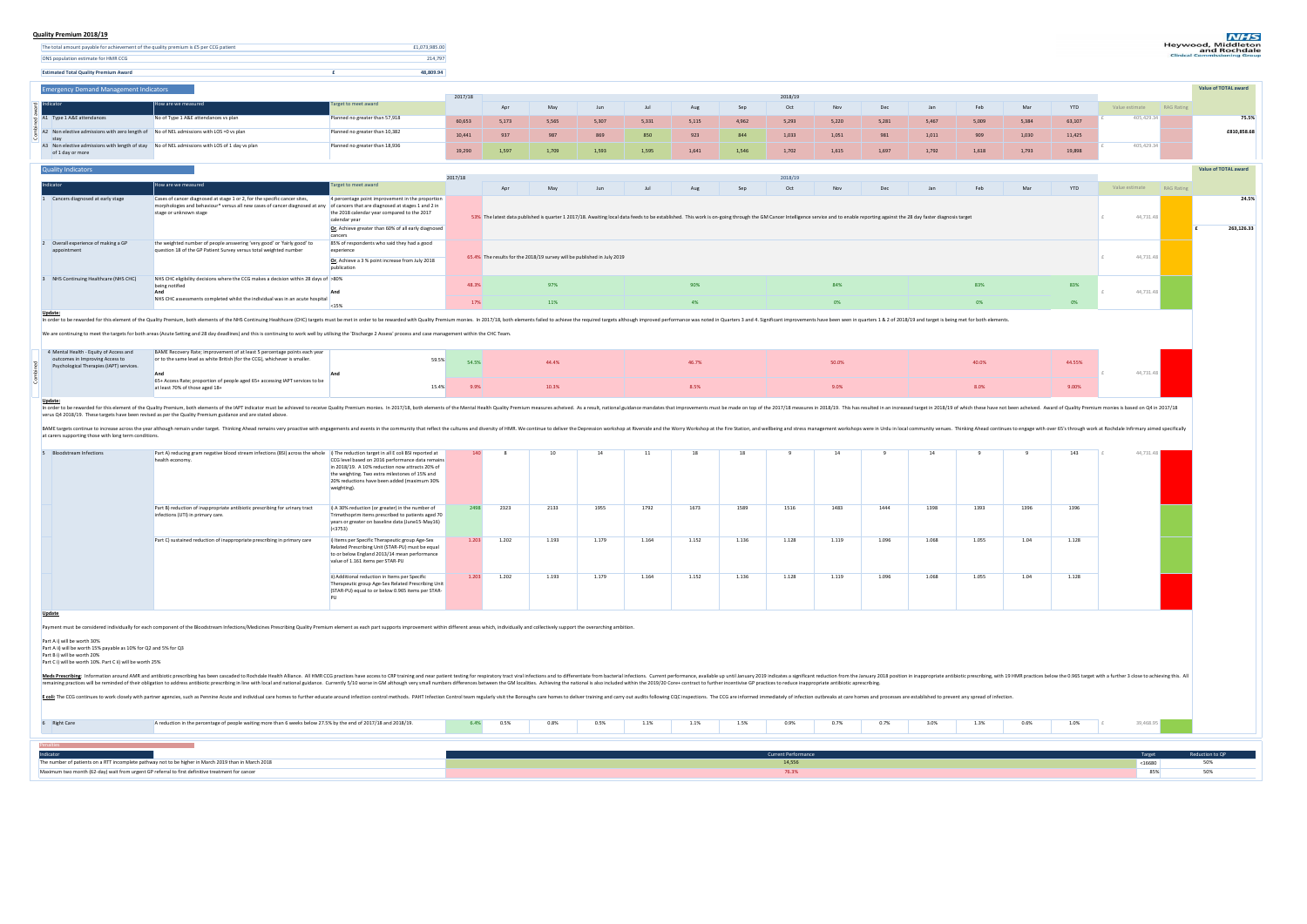### **BAME Recovery Rate**

**\*Quality Premium award based on Q4 performance**

**Target (in Q4 18/19) 59.5%**

### **Older People's Access Rate**

| 2019 Population Estimate (18+) 166656 |             |       |
|---------------------------------------|-------------|-------|
| 18-64                                 | 129994 65+  | 170%  |
| $65+$                                 | 36662 22.0% | 15.4% |

| <b>BAME Recovery Rate</b> | 2016/17 |       |       |       |            |            | 2017/18 ('Year 1') |       |               |            |            | 2018/19 ('Year 2') |        |     |            |  |
|---------------------------|---------|-------|-------|-------|------------|------------|--------------------|-------|---------------|------------|------------|--------------------|--------|-----|------------|--|
|                           | IQ1     | lQ2   | lQ3   | lQ4   | <b>YTD</b> | <u> Q1</u> | Q2                 | Q3    | $\sqrt{Q4^*}$ | <b>YTD</b> | <u> Q1</u> | Q2                 | lQ3    | Q4* | <b>YTD</b> |  |
| Finished Course Treatment | 165     | 105   | 110   | Q۵    | 475        |            | 70                 | 85    |               | 295        | 45         |                    | 80     |     | 200        |  |
| <b>Not Caseness</b>       | 10      |       |       |       | 10         |            |                    |       |               |            |            |                    |        |     |            |  |
| Recovery                  | 45      | 40    |       | 45    | 180        |            | 30                 |       | 30            | 145        | 20         |                    | 40     |     | 95         |  |
| <b>Performance</b>        | 29.0%   | 38.1% | 45.5% | 47.4% | 38.7%      | 58.8%      | 42.9%              | 41.2% | 54.5%         | 49.2%      | 44.44%     | 46.67%             | 50.00% |     | 47.50%     |  |

| <b>White British Recovery Rate</b> | 2016/17 |       |       |       |            | 2017/18 ('Year 1') |       |       |               |            | 2018/19 ('Year 2') |        |        |     |            |
|------------------------------------|---------|-------|-------|-------|------------|--------------------|-------|-------|---------------|------------|--------------------|--------|--------|-----|------------|
|                                    | lQ1     | Q2    | Q3    | Q4    | <b>YTD</b> | lQ1                | Q2    | lQ3   | $\sqrt{Q4^*}$ | <b>YTD</b> | <u> Q1</u>         | lQ2    | lQ3    | Q4* | <b>YTD</b> |
| <b>Finished Course Treatment</b>   | 710     | 610   | 510   | 395   | 2225       | 305                | 345   | 335   | 295           | 1280       | 305                | 395    | 425    |     | 1125       |
| <b>Not Caseness</b>                | 25      | 25    | 20    | 10    | 80         | 10                 |       | 10    | 10            | ر ر        |                    |        | 10     |     | 40         |
| Recovery                           | 270     | 245   | 230   | 220   | 965        | 150                | 170   | 155   | 150           | 625        | 140                | 195    | 225    |     | 560        |
| <b>Performance</b>                 | 39.4%   | 41.9% | 46.9% | 57.1% | 45.0%      | 150.8%             | 50.0% | 47.7% | 52.6%         | 50.2%      | 48.28%             | 51.32% | 54.22% |     | 51.61%     |

**\*Quality Premium award based on Q4 performance**

**Target (in Q4 18/19) 15.4%**

| <b>Older People's Access</b>    | 2016/17 |      |      |      |            | 2017/18 ('Year 1') |      |      |          |            | 2018/19 ('Year 2') |       |       |     |            |
|---------------------------------|---------|------|------|------|------------|--------------------|------|------|----------|------------|--------------------|-------|-------|-----|------------|
|                                 | Q1      | 1Q2  | lQ3  | lQ4  | <b>YTD</b> | lQ1                | lQ2  | lQ3  | $ QA^* $ | <b>YTD</b> | <u> Q1</u>         | Q2    | Q3    | Q4* | <b>YTD</b> |
| 65+ Entering Treatment          | 95      | 100  |      | 100  | 385        |                    | 80   | ۵ҕ   | 140      | 390        | 150                | 130   | 135   |     | 415        |
| <b>Total Entering Treatment</b> | 1430    | 1095 | 1210 | 1035 | 4770       | 885                | 945  | 1180 | 1410     | 4420       | 1455               | 1525  | 1495  |     | 4475       |
| <b>Performance</b>              | 6.6%    | 9.1% | 7.4% | 9.7% | 8.1%       | 8.5%               | 8.5% | 8.1% | 9.9%     | 8.8%       | 10.31%             | 8.52% | 9.03% |     | 9.27%      |

*For Year 2, the recovery rate of people accessing IAPT services identified as BAME to show an improvement of at least 5 percentage points (against Q4 Year 1) or increase to the same level as white British (for the CCG), whichever is smaller, in Q4 Year 2.*

*The proportion of people accessing IAPT services aged 65+ to increase to at least 70% of the proportion of adults aged 65+ in the local population in Q4 Year 2*